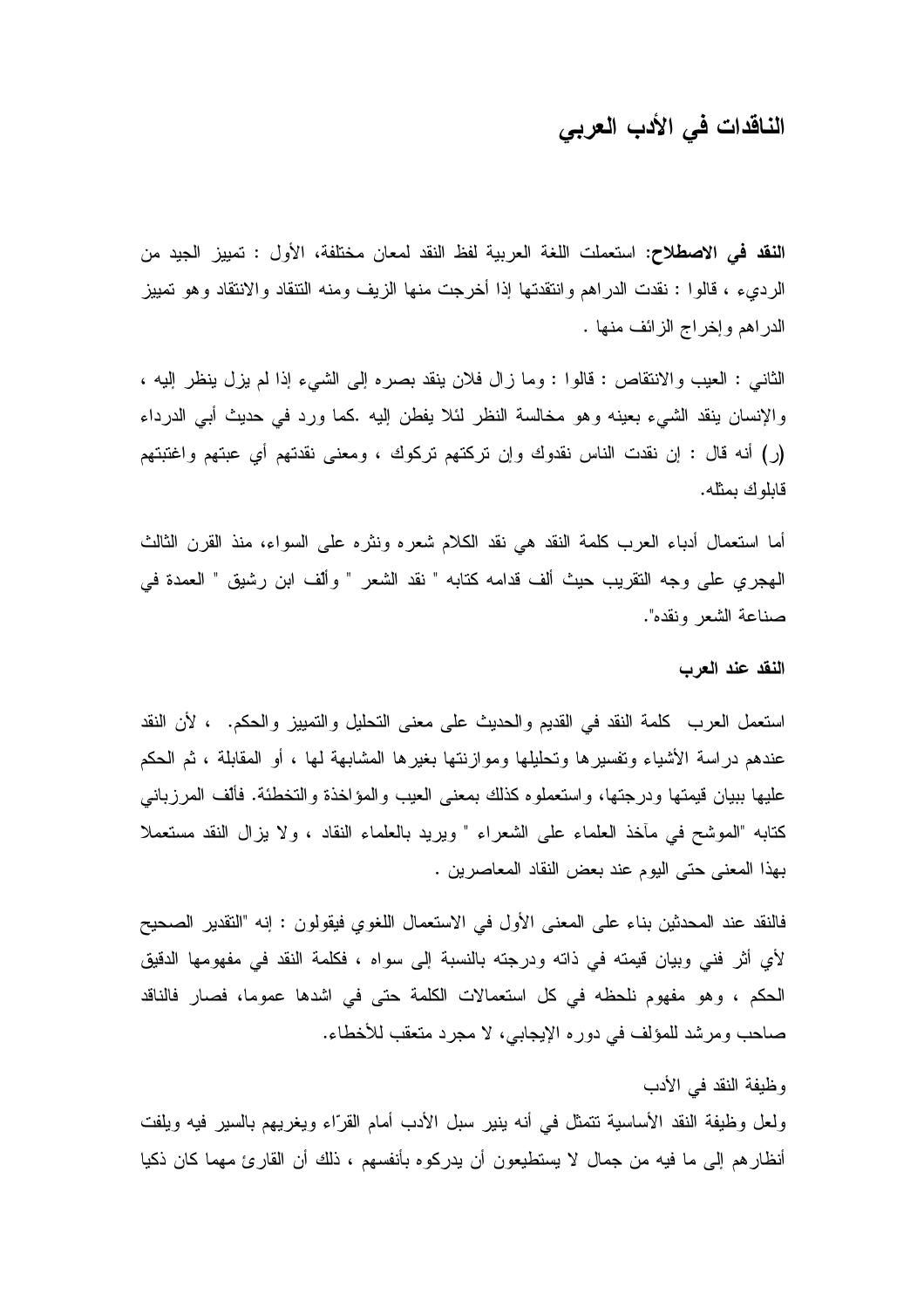قادر ا على فهم الأدب فإنه يظل بحاجة إلى معونة الناقد الذي تهيأت له كل أدوات النقد الصحيح ، فعن طريقه يستطيع القارئ العادي أن يرى ما يكمن في روائع الأدب من صفات القوة والجمال ، والناقد كثيرًا ما يعطي وجهة نظرٍ جديدة تمامًا ، أو ينقل إلى تعبيرٍ محددٍ واضحٍ بعضٍ احساساتٍ القراء الشائعة المبهمة ، أو يرشد إلى جوانب غير منظورة فيما يمر به القراء في طريقهم<sup>1</sup>

لتحقيق هذه الوظيفة بالشكل الصحيح لا بد أن تتوافر في أي ناقد مجموعة من الشروط ، أهمها أن يكون ذا موهبة قادرة على تذوق مواطن القوة والجمال الأدبي وعلى الكشف عنها وجلائها وبيان أسبابها ووجودها ، خبيرا بالأدب عالما بفنونه ، ضليعا فيه ، واسع الاطلاع عليه والمخالطة له دارسا لأراء الأقدمين حوله ، عارفا بطرقهم ومناهجهم واتجاهاتهم ، ملما من كل فن بطرف ، متجردا من استبداد الهوى به، معتدلا في حكمه ، جاعلا الحق وصواب الرأي هدفه و غابته<sup>2</sup> سر يع الاستجابة لكل التأثير ات ، قو ي الفهم للأساسيات<sup>3</sup>.

وقد رأيت أن جميع الدارسين لأراء النقاد القدماء لم يميزوا في شرحهم لماهية النقد وشروط الناقد الجيد بين رجل وامرأة وانهم قد نظروا لمعايير النقد نظرة مرنة لا ترتبط من قريب أو بعيد بالذكورة والأنوثة ، وأن الدارس الوحيد الذي استوقفني ولفت نظري في هذا المجال وجعل النقد خاصا بالرجال هو محمد زغلول سلام الذي وقف عند قول ابن سلام " وللشعر صناعة وثقافة يعرفها أهل العلم به كسائر أصناف العلم والصناعات ، منها ما تثقفه العين ومنها وما تثقفه الأذن .... ومن ذلك الجهبذة بالدينار والدر هم لا تعرف جودتهما بلون ولا مس ولا طراز ، ولا وسم و لا صفة ويعرفه الناقد عند المعاينة، فيعرف بـهر جها وز ائفها<sup>4</sup>

أما قول ابن رشيق مخالفا لإبن سلام وهو يقول " وقد يميز الشعر من لا يقوله كالبزاز يميز من الثياب ما لم ينسجه والصيرفي يخبر من الدنانير ما لم يسبكه ولا ضربه حتى إنه ليعرف مقدار ما فيه من الغش وغيره فينتقص قيمتها"<sup>5</sup>

ومن كلام ابن سلام وابن رشيق يتعين مفهوم الناقد عند العرب ، وهو الرجل الذي يستطيع أن يميز بين الجيد والرديء وكذلك الحال في ناقد البيان – والشعر خاصة – فهو إذن الرجل الخبير به الذي يستطيع أن يتعرف على بواطنه فيدل على جودته أو يخبر بقبحه "<sup>6</sup>

<sup>&</sup>lt;sup>1</sup> انظر : عبد العزيز عتيق ، في النقد الأدببي ، ط2 ، دار النهضة العربية ، 1972 ، ص268 .

 $^{-2}$ انظر : محمد طاهر درويش ، النقد الأدبي عند العرب ، دار المعارف ، 1979 ، ص34–41 .

<sup>&</sup>lt;sup>3</sup> عبد العزيز عتيق في النقد الأدبي الحديث ، دار النهضة العربية ، 1972 ص272 .

 $^4$ النقد الأدبى الحديث ، ص143  $^4$ 

 $^{-1}$ النقد الأدبي الحديث ، ص $^{-5}$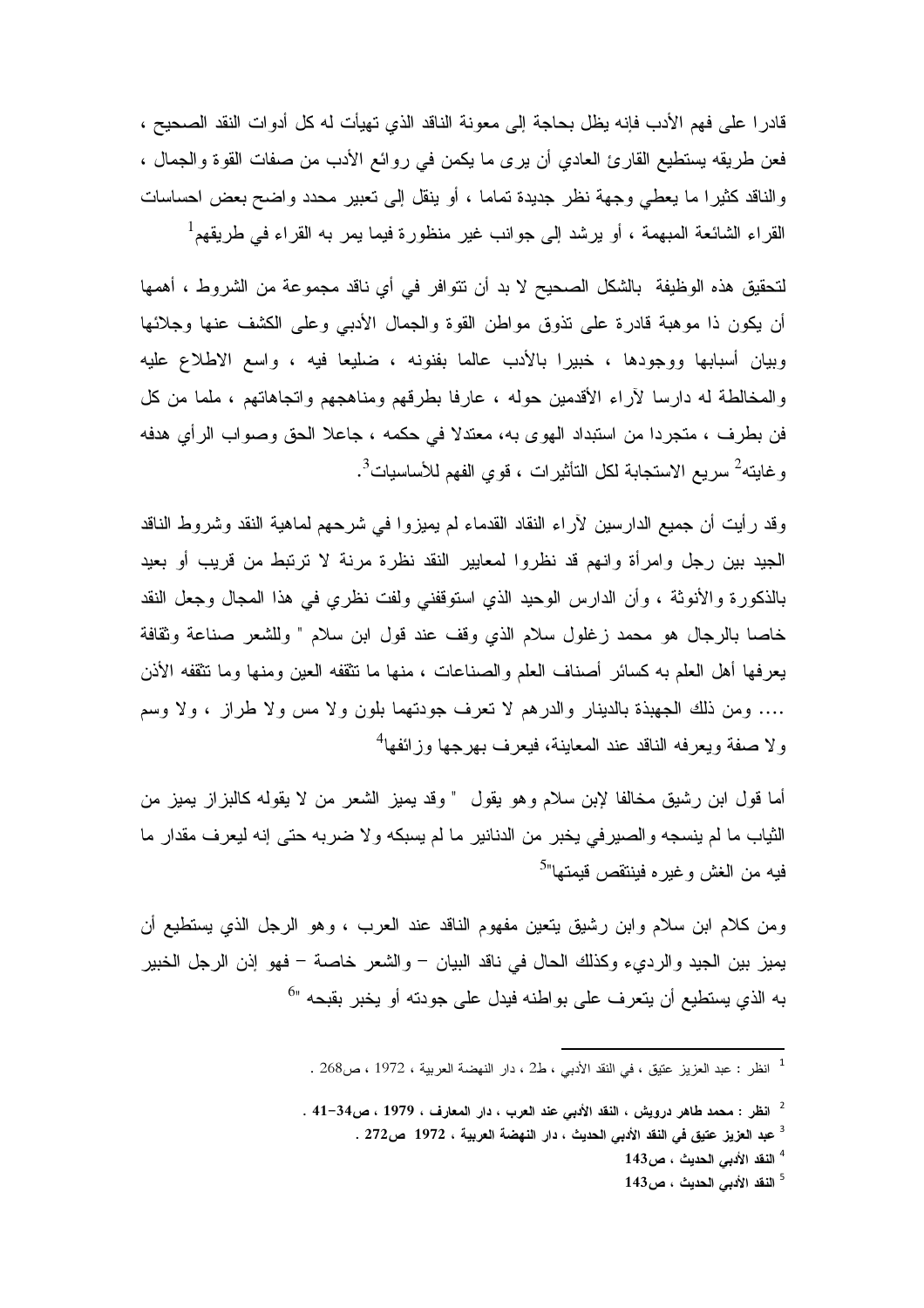وقد يقودنا هذا الرأى إلى مجموعة أسئلة تعد مدخلا مهما لهذا البحث هي :

هل النقد كفن جزء من العمل الذكور ي فقط ؟ و هل هناك نقد خاص بالرجال و أخر بالنساء ؟

# المرأة في المجتمع؟!

المرأة منذ اقدم العصور فرضت وجودا مميزا في المجالات السياسية والاجتماعية والأدبية ولا يمكن بأي حال من الأحوال أن نقلل من شأنها ونجعلها مخلوقا ضعيفا غير قادر على مواصلة التأليف والإبداع ، وقد تكون نظرتنا الدونية إليها وإخراجنا لها من دائرة الإبداع انعكاسا لترسبات بالية تدخلنا في دائرة الجهل والاستبداد.

إن مثل هذا الإصرار على تجاوز التمايز في أي ظاهرة إبداعية بين الرجل والمرأة قد يقلل – في رأيي – من أهمية هذا الظاهرة ويولد قلقا واضطرابا في فهمها ومتابعة خيوطها والوقوف على إبرز روادها ودورهم في نطويرها وإثرائها ففي الوقت الذي كنا نتجاوب فيه مع المرأة في مطالبتها بعدم الفصل بين أدب الرجال وأدب النساء في أي قطر عربي على اعتبار أن المرأة الأديبة قد أدّت رسالتها الأدبية منذ اقدم العصور شعرا ونثرا وسجلت بصمات واضحة في هذا الميدان منذ العصر الجاهلي وحتى العصر الحديث، فإننا نجد أنه من الصعب أن نقر بهذا المطلب، وإن نتجاوز هذا التمايز في حقل النقد.

ا**لمرأة وحركة النقد :** أمّا النقد النسائـي عبر العصـور المختلفة يكاد يكون مختفيا تماما منذ العصـر الجاهلي وحتى بداية هذا القرن، عندما نبحث عن هذا الموضوع فنصل من خلالها إلى أن العصور العربية المختلفة لم تعرف إلا عددا قليلا من الناقدات: منهن ا**لناقدة أم جندب امرأة امرئ** ا**لقيس بن حجر** حيث ذكرت المصـادر أن امرأ القيس وعلقمة بن عبده (علقمة الفحل) تنازعا أيهما اشعر ، فقال كل واحد منهما : أنا أشعر منك . فقال علقمة : قد رضيت بامرأنك أم جندب حكما بيني وبينك . فحكَّماها. فقالت أم جندب لهما : قولا شعرا تصفان فيه فرسيكما على قافية واحدة وروى واحد فقال امرؤ القيس:

> نُقضّ لبانات الفؤاد المعذب خليليّ مرّا بي علي أم جندب

> > وقال علقمة :

<sup>6</sup> النقد الأدبي الحديث ، ص144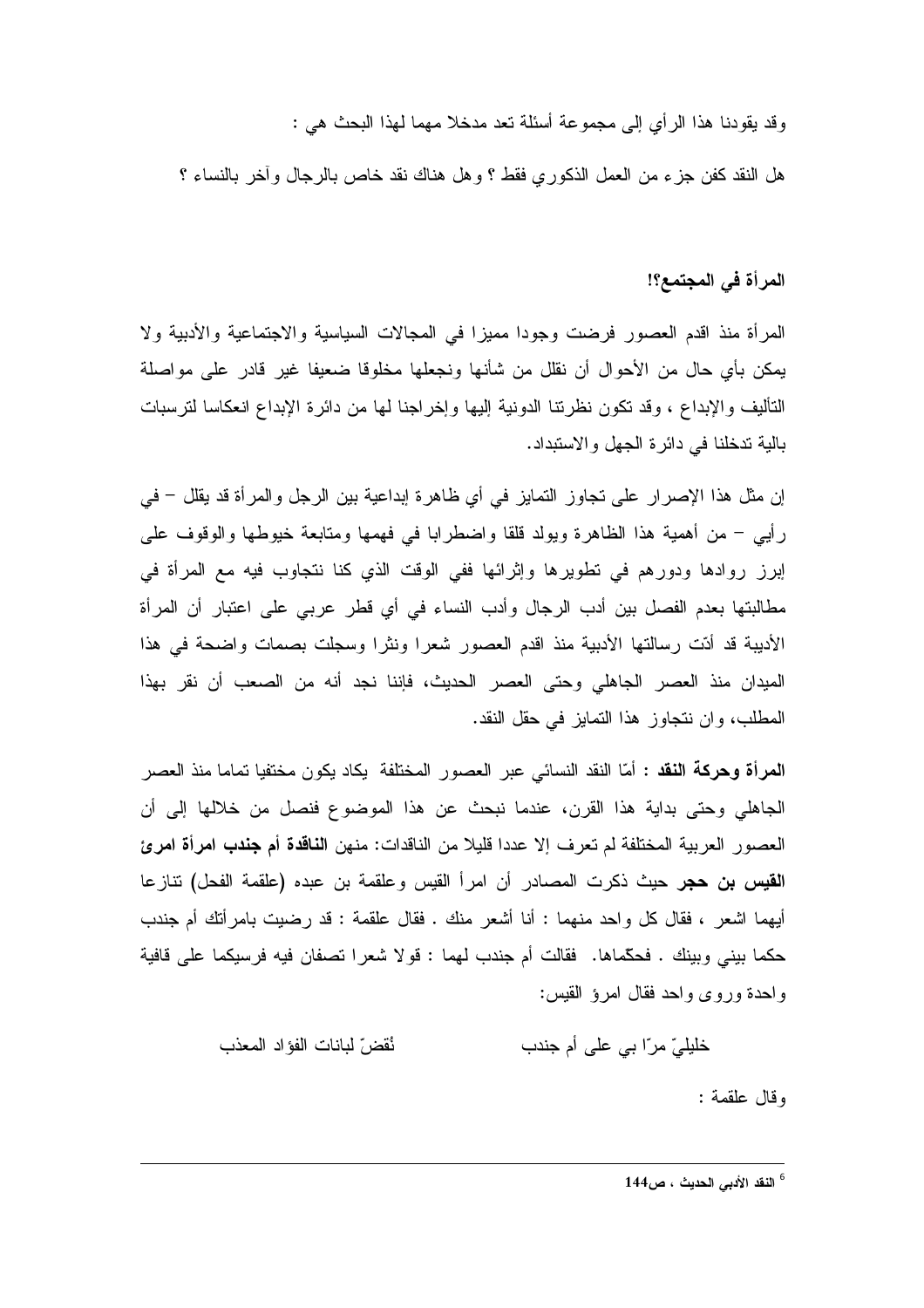ولم يك حقأ طول هذا التجنّب ذهبت من الهجران في غير مذهب

فأنشداها جميعا القصيدتين . فقالت لامرئ القيس : علقمة أشعر منك. قال وكيف ؟ قالت: لأنك قلت:

الأخرج ذكر النعام والخرج بياض في سواد وبه سمي فجهدت فرسك بسوطك في زجرك ومريته فأتعبته بساقك . وقال علقمة :

فأدرك فرسه ثانيا من عنانه لم يضربه بسوطٍ ولم يتعبه. فقال : ما هو بأشعر منى ولكنك له عاشقة . وطلقها . فخلف عليها علقمة فسمى الفحل لذلك <sup>7</sup>.

وكذلك ا**لناقدة السيدة سكينة بنت الحسين بن علي** والتي قال عنها صاحب الأغاني :" إنها كانت عفيفة تجالس الأجلة من قريش وتجمع إليها الشعراء" ومن نقدها أنها سمعت نصبيبا يقول:

فعابت عليه انه صرف همه ورأيه إلى من يعشقها بعده وفضلت أن يقول:

وتسمع الأحوص يقول :

- من عاشقين تر اسلا وتو اعدا حلقا
- باتا بـــــأنـــــــــــعم ليـــــــــلةٍ وألـــدّهــــــا حتى إذا وضح الصباح تفرتقا

نقول : كان الأولى أن يقول تعانقا بدل نفرقا <sup>8</sup>

<sup>&</sup>lt;sup>7</sup> عمر رضا كحالة ، أعلام النساء فمى عالمى العرب والإسلام ، ج1 ، مؤسسة الرسالة للطباعة والنشر والنوزيع بيروت ،  $.217 \times$ 

<sup>8 )</sup> أحمد أمين ، النقد الأدبي ، ط4 ، دار الكتاب العربي، بيروت ، 1967 ، ص455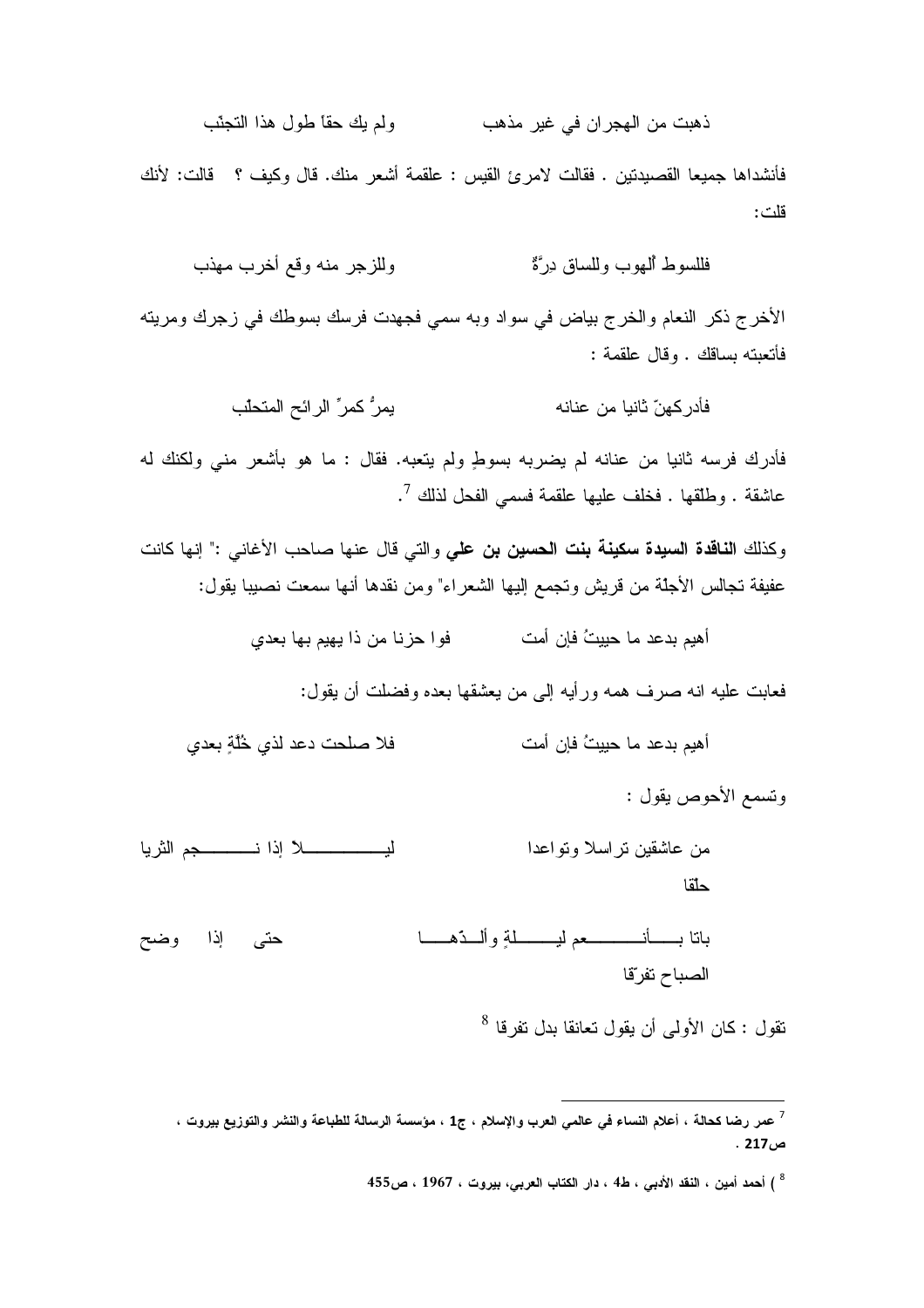ومن نقدها أيضا تفضيلها لجرير على الفرزدق حين زعم الفرزدق أمامها أنه أشعر الناس ، فقالت له : كذبت ، أشعر منك الذي يقول :

> عليّ ومن زيارته لمام بنفسي من تجنبه عز يز ويطرقني إذا هجع النيام و من أمسے و أصبح لا أر اه

فقال : والله لو أذنت لي لأسمعتك أحسن منه . قالت أقيموه فأخرج . ثم عاد إليها من الغد فدخل عليها ، فقالت : يا فرزدق من أشعر الناس ؟ فقال : أنا ، قالت : كذبت ! صاحبك جرير أشعر منك حيث يقول :

> لولا الحياء لعادني استعبار و لز ُر تُ قبر ك و الحبيب بز ار

لا يلبث القر ناء أن يتفر قو ا

فقال : والله لئن أذنت لي لأسمعتك أفضل منه ، فأمرت به فأخرج . ثم جاء في اليوم الثالث ليتكرر الموقف ولتنشد سكينة ما أعجبها من قول جرير :

قسطننا ثسم لمسم يحسيين قسستلانا و هنّ أضعف خلق الله أركانــــــــــا يصر عن ذا اللب حتى لا حر اك به أتبعتهم مقلة إنســــــــــــــانهـــــــــا غـــــــــر قٌ هل ما ترى تارك للعين إنسانا<sup>9</sup>

كل هذا نقد ۖ إن لم يكن مستندا إلى قواعد مطردة بل ۖ هو أشبه بمحاولات تجريبية تحكمها بعض عو امل البيئة.

وكذلك عقيلة بن عقيل بن أبي طالب التي كانت تجلس للناس دائما وتنقدهم<sup>10</sup>، و أم جحدر بنت حسان المرية التي فضلت ابن ميادة على الحكم وعملس فغضبا وقال كل منهما أبياتا في هجائها $^{11}$ و بنت المستكفي الأميرة المتحررة التي انشأت ندوة للمساجلة الشعرية فى العصر الأندلسى <sup>12</sup>

<sup>&</sup>lt;sup>9</sup> مى يوسف خليف ، الشعر النسائ*ي* فى أدبنا القديم ، مكتبة غريب ، ص24–25 .

<sup>&</sup>lt;sup>10</sup> المرزباني ، الموشح في مآخذ العلماء على الشعراء ، ط1 ، دار الكتب العلمية ، بيروت ، 1995، ص194–196  $25-24$ الشعر النسائى في أدبنا القديم ، ص $-24$ 

<sup>&</sup>lt;sup>12</sup> روز غريب ، نسمات وأعاصير فى الشعر النسائى ، ط1 ، المؤسسة العربية للدراسات والنشر ، ص14 .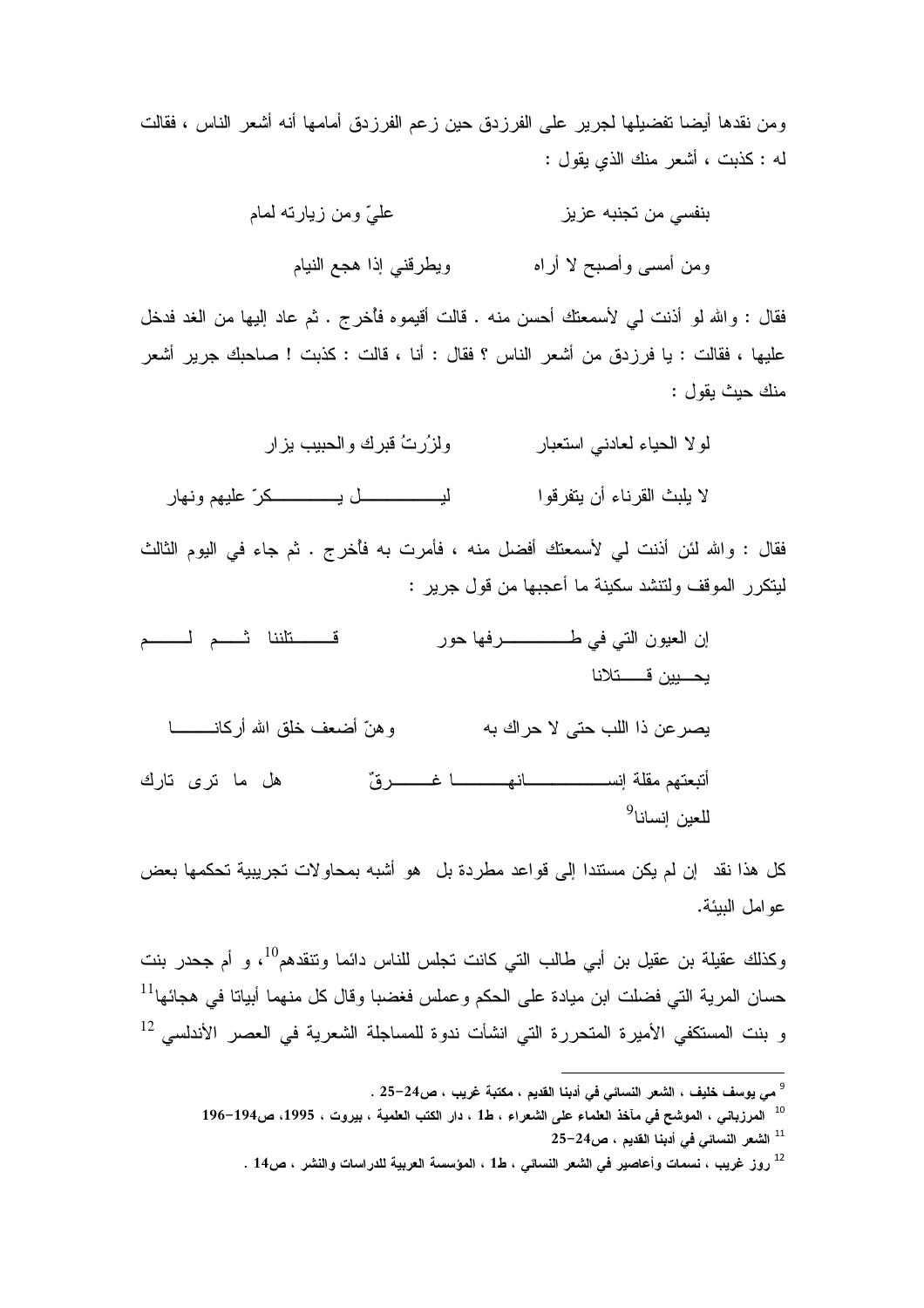وهي بهذا نكون قد نركت بصمة واضحة في ميدان النقد لأن ندوات المساجلة هي بحد ذاتها نواة طيبة لحركة نقدية فاعلة .

## الناقدات في العصر الحديث

وما رأينا الناقدة المعروفة بعد هذا إلا في عصر النهضة، وكانت مطلعهن مع مطلع هذا العصر، وجدنا بأن الأدب لم يعرف إلا النساء الكاتبات أمثال "مي زيادة" التي اشتهرت بمقالاتها وأبحاثها الاجتماعية وخواطرها ومحاولاتها المسرحية والقصصية وبعض المحاولات النقدية (18). وملك حفني ناصف (1886 – 1918) التي كانت تراسل الصحف وتخطب في الأندية داعية إلى تعليم المرأة (19) ومارى عجمى في سوريا (1888 – 1965) التي انشأت مجلتها " العروس " ووجدت فيها ميدانا لبث دعوتها الإصلاحية(20)<sup>13</sup>.

ولم يكن من أدب المهجري ناقدة فعّالة حتى ظهرت ا**لسيدة سلمي صائغ** مؤلفة كتاب "ذكريات وصور " والسيدة أنجال عون شليطا والسيدة سلوى سلامه أطلس (23).

وقد لا نستغرب غياب النقد النسائي عن الأدب المهجري ، ما دامت المؤلفات المختلفة لا تذكر لنا عن نقد الرجال في المهجر سوى كتابين نقديين هما : "الغربال" لميخائيل نعيمه ، "والمنقار الأحمر " لشكر الله الجر .

ولما انتصف القرن الماضبي ، شهدت الحركة النقدية النسائية نقلة واسعة – كما وكيفا – وأضحى هذا النوع من النقد عملا مستقلا لا يمكن إغفاله بأي حال من الأحوال ، وظهر اثر تطوره و اضحا من خلال اِسهامه في دفع حركة النقد العربية المعاصرة إلى الأمام و احتلالها مكانة مميزة ومرموقة ، ولعل هذا التطور عائد لغير عامل أهمها:

- 1. أن دخول المر أة للحياة العملية واحتكاكها من خلال العمل بالرجال قد أعطاها دفعة قوية وجعلها اكثر ثقة بنفسها .
- 2. شعور المرأة بان النقد رسالة أدبية واجتماعية وسياسية يؤديها الناقد ، وأنها جزء من هذا المجتمع وعليها أن تحمل هذه الرسالة بكل أمانة وإخلاص .
- 3. التحصيل الثقافي العالمي الذي صارت نتمتع به المرأة وهو جزء من الثقافة العالية التي صار يتمتع بها المجتمع بشكل عام .

 $58$  الشعر النسائي في أدبنا القديم ، ص $\sim$ 57  $^{13}$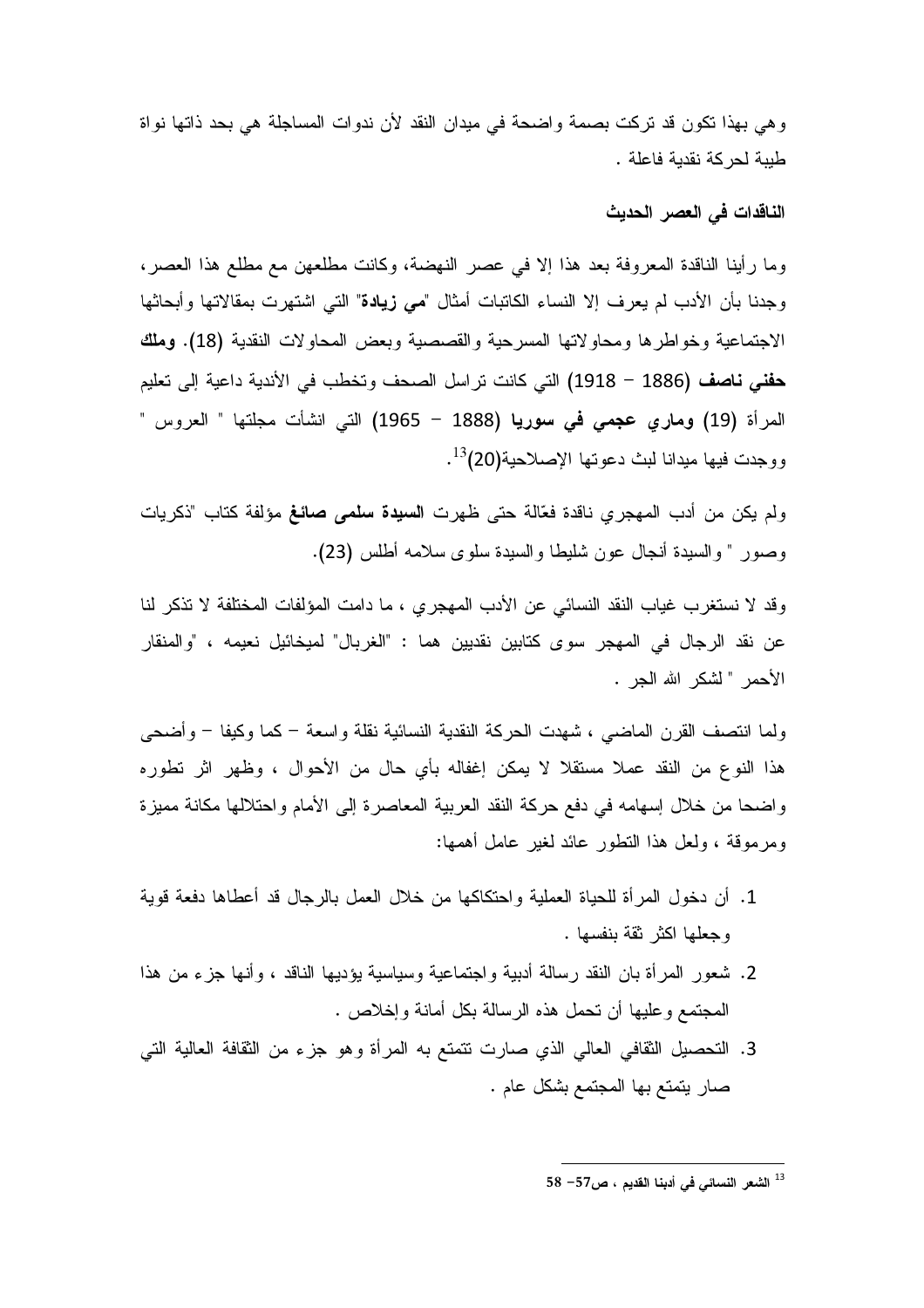- 4. وعي المجتمع للدور الذي نقوم به المرأة في عملية الإبداع والبناء وتشجيعه لمها من خلال تقديم كافة التسهيلات
- 5. انتشار المطابع والمكتبات ودور النشر مما سهل توافر المادة المطبوعة من خلال الصحف والمجلات والكتب المختلفة.
- 6. دور الجامعات والمعاهد الفعال في نطوير مفهوم النقد عند المرأة ونشكيل الأدوات الحقيقية لممار سته .
- 7. مشاركة المرأة في العديد من الندوات والمؤتمرات العالمية والعربية والمحلية مما كان له اكبر الأثر في تحقيق المهارة والدربة والممارسة .

8. الاطلاع على معظم الأثار النقدية الغربية بفعل حركة الترجمة والتأثر بها . ولم يكن هذا النطور مقتصرا على قطر عربي بعينه ، بل شمل كافة الأقطار العربية ، ومن ابرز الأسماء التي كان لها الدور المهم في تشكيل حركة النقد النسائية المعاصرة :

نازك الملائكة، خالدة سعيد، رضوى عاشور، ريتا عوض، يمنى العيد، روز غريب، أمينة غصن، نجاح العطار سلافة العامري، رندة حيدر، فريدة النقاش، سلمي الخضراء الجيوسي، أمينـة رشيد، أمينـة الـعدوان، فدوى مـالطـى دوجلاس، نبيلـة إبراهيم، فريـال جبور ي غزول، اعتدال عثمان، سيزا قاسم، منى ميخائيل، نجوى الرياحى القسنطيني، فاطمة حسن، بشرى موسى صالح، جليلة رضا، فاطمة المرنيسي، بشرى الخطيب، عزيزة مريدن نبال خماش، ثريا ملحس، لطيفة الزيات، هند حسين طه، فاطمة محجوب، عواطف عبد الكريم، سامية أحمد أسعد سحر مشهور، ديزيره سقال، فاطمة الزهراء أزرويل، سهير القلماوي، نعمات أحمد فؤاد، إخلاص فخرى عمارة ثناء أنس الوجود.

ومع هذا نرى في هذه المدة في مجال النقد انجاهين هما :

1. الوقوف على عمل كامل لأديب ما أو در اسة ظاهرة مميزة ضمن هذا العمل.

2. در اسة الظواهر العامة .

أما الأول: الوقوف على أثر كامل لأديب ما أو دراسة ظاهرة معينة في أدبه ، وتكاد تنصب معظم هذه الدراسات على موضوعات حديثة معاصرة ، ونتميز بعمق في التحليل واتباع منهج فني ناضج بعيد عن النزعة التاريخية ، وقد ارتأيت أن أجعل هذه الدراسة في ثلاثة موضوعات هي :

> أ. نقد المر أة للر جل . ب. نقد المر أة للمر أة .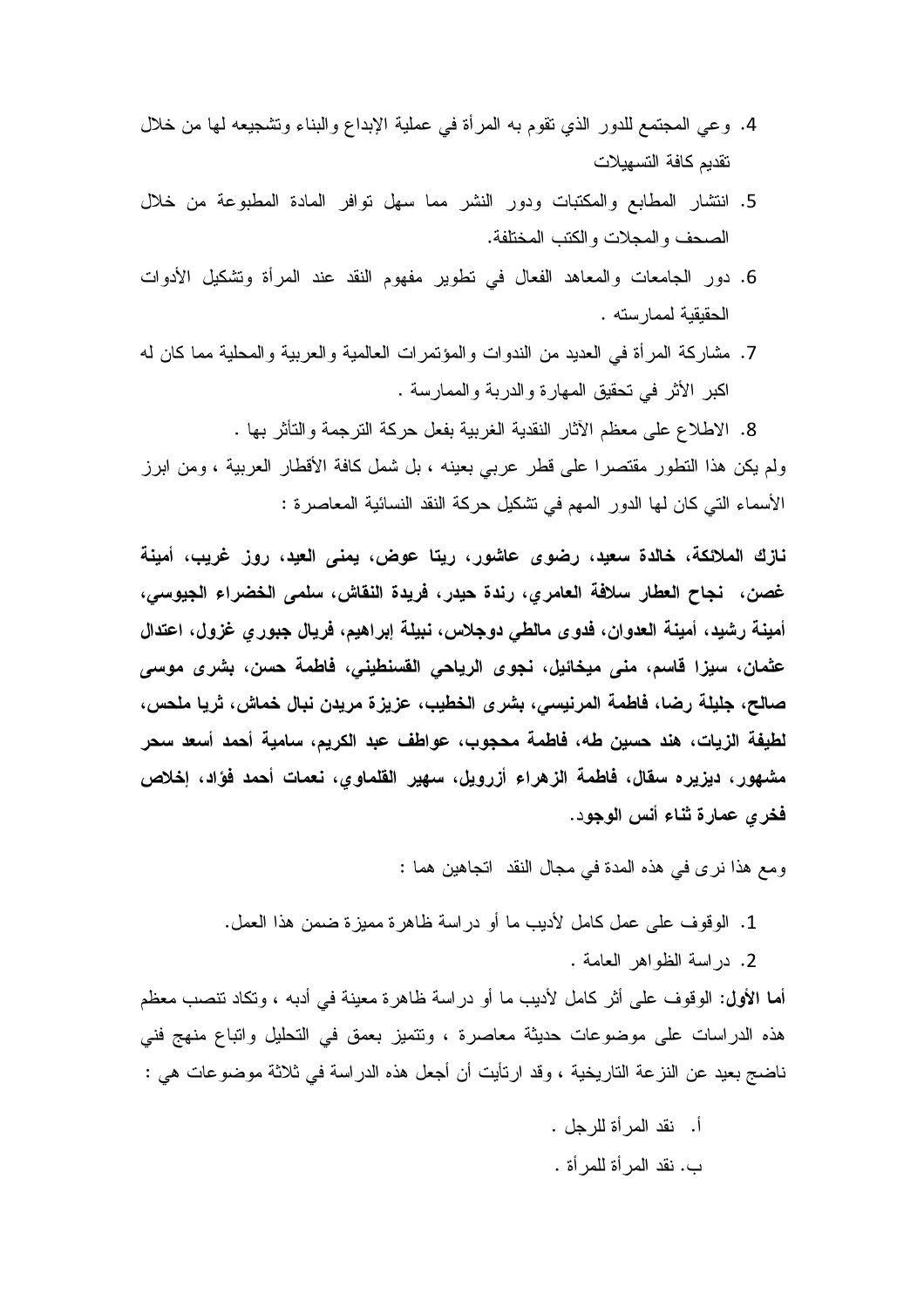ج. نقد المرأة لذاتها .

أ – نقد المرأة للرجل :

اهتمت المرأة الناقدة كثيرًا بالوقوف على أثار الأدباء المختلفة، وقد اتسعت دائرة هذا النوع من النقد لتشمل أعمال الأدباء في مختلف الأقطار العربية.

نازك الملائكة: وتقف في مقدمة الناقدات في هذا الاتجاه نازك الملائكة التي شكلت بأعمالها النقدية ثقافة شاملة حين درست مجموعة أعمال مسرحية وروائية وشعرية وقصصية لتؤكد أن المرأة ليست أقل ثقافة من الرجل، وأنها قادرة على التصدى لكل الأعمال الأدبية، ومن أبرز الدراسات التي قدمتها نازك في هذا المجال :–

> أ. الحب والموت في شعر ابن الفارض. ب. الجانب العروضي من مسرحية شوقي. ج. ملامح عامة في شعر إيليا أبي ماضي. د. إيليا أبو ماضي في ديوانه الجداول. ه. الصومعة والشرفة الحمراء. و. مسرحية "الايدي القذرة " لسارتر. ز . مسرحية " السلطان الحائر " لتوفيق الحكيم. ح. مسرحية " يا طالع الشجرة " لتوفيق الحكيم. ط. رواية " الخندق الغميق " لسهيل إدريس. ي. رواية " عبث الأقدار " لنجيب محفوظ.

ك. رواية " الشيخ والبحر " لارنست همنغوي.

ولعل أهم دراساتها النقدية وأكثرها جرأة هي دراستها لشعر على محمود طه الموسومة ب" الصومعة والشرفة الحمراء " نتاولت فيها الناقدة قضايا الشكل المضمون معا حيث تحدثت عن شهرة على محمود طه ووازنت بينه وبين نزار قباني في اكثر من غرض ثم فصلت القول في شعره الغزلمي والفكري وشعر المناسبات ، وتحدثت عن بعض القضايا الفنية في شعره كالموسيقى والصورة الشعرية والعروض.

**ريتا عوض:** الناقدة ريتا عوض التي قدمت مجموعة من الدر اسات المهمة في هذا الاتجاه أهمها دراستها " بنية القصيدة الجاهلية " التي تجلت فيها روح النقد الحقيقية من خلال الوقوف على موضوع " الصورة في شعر امرئ القيس " إذ ابتعدت في طريقة طرحها عن الأساليب التقليدية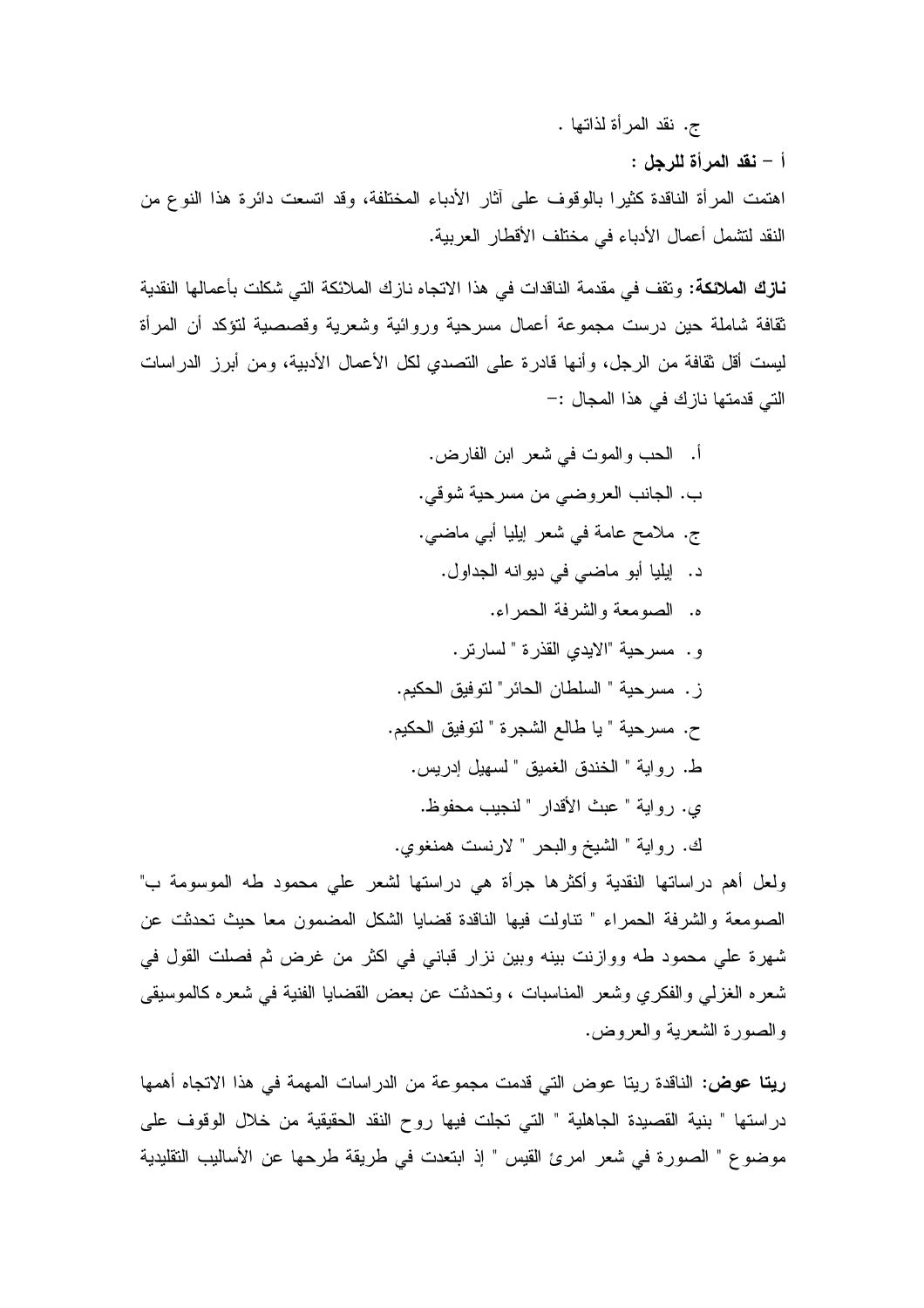وحاولت إرساء منهج جديد في در اسة هذا الشعر بعد أن شعرت أن الدراسات السابقة التي قامت على دراسة هذا الشعر لم تصل إلى زيادة الوعي بهذا الشعر من حيث هو عنصر حيوي في  $^{14}$ التر اث الحضار ي

فقد قدمت ريتا عوض للساحة النقدية سلسلة من الكتب وقفت فيها عند مجموعة من الشعراء المتميزين في العصر الحديث وهم : احمد شوقي ، أبو القاسم الشابي ، بدر شاكرالسياب ، الياس أبو شبكه . وكانت تتحدث في كل كتاب منها عن حياة كل شاعر ومذهبه ومؤلفاته ثم تعرض لأبرز قصائده مع تحليل أولي لواحدة منها، وهي في هذه المجموعة النقدية لم تظهر كما ألفناها في أعمالها النقدية الأخرى ، إذ غاب عنها الجانب التحليلي الرصين وظهر عليها الاستعجال و اضحا في كل ما قدمته .

ومن در اساتها الأخر ى المهمة " الجنون في أدب جبر ان " <sup>15</sup> وصورة الإنسان العربي في ديو ان " الرعد الجريح لحاوي " <sup>16</sup> و " خليل حاوي الشاعر والناقد والفيلسوف " <sup>17</sup> .

**يمنـي الـعيد**: يمنـي الـعيد التـي استطـاعت أن تثبت وجودها فـي الساحة النقدية من خلال مـا قدمته من أعمال نقدية رائعة شكلت بعدا قويا وواضـحا فـي الـحركـة النقدية النسائية ، ولعل أهم ما يميز نقد يمنـي العيد أنـها كانت تقف فيه أمام الأعمال الأدبية الرصينـة بكل ثقة وجرأة وهي في ذلك تقول :

" إن اختيار الأثر ، يقوم على علاقة بينه وبين الناقد ، وان هذه العلاقة يحددها الطرفان : الأثر بما يحمل ، والناقد لمؤهلاته ، فلا الناقد قادر على تناول أي اثر ولا كل اثر جدير بالنقد ، بدون هذه العلاقة بصبح النقد قسرا للناقد واغتصابا للأثر "<sup>18</sup>.

ولعل حرصها الشديد على نقدنا العربي يظهر واضحا من خلال نأكيدها على أن هناك قصورا في هذا النقد يجب أن ننتبه إليه قبل كل شيء حيث نقول :

 $^{98}$ يمني العيد ، ممارسات في النقد الأدبي، دار الفارابي ، بيروت ، 1975 ، ص $^{18}$ 

 $\overline{a}$ . [14 ل 1992 ، من القصيدة الجاهلية ، ط1 $\,$  ، بيروت ، دار الآداب ، 1992 ، ص $\,$ 20 .  $^{\,14}$ 

<sup>. 21</sup> ريتا عوض ، الجنون في أدب جبران ، الآداب ، عدد8 ، سنة22 ، 1974 ، ص36–39 .

<sup>. 39–29</sup> من ، صورة الإنسان العربي في ديوان الرعد الجريح لحاوي ، الآداب ، عدد4–6 ، سنة39 ، 1991 ص29–39 . . 28-36-36 ريتا عوض ، خليل حاوي – الشاعر – الناقد – الفيلسوف ، الآداب ، عدد6 ، سنة40 ، 1992 ، ص28-36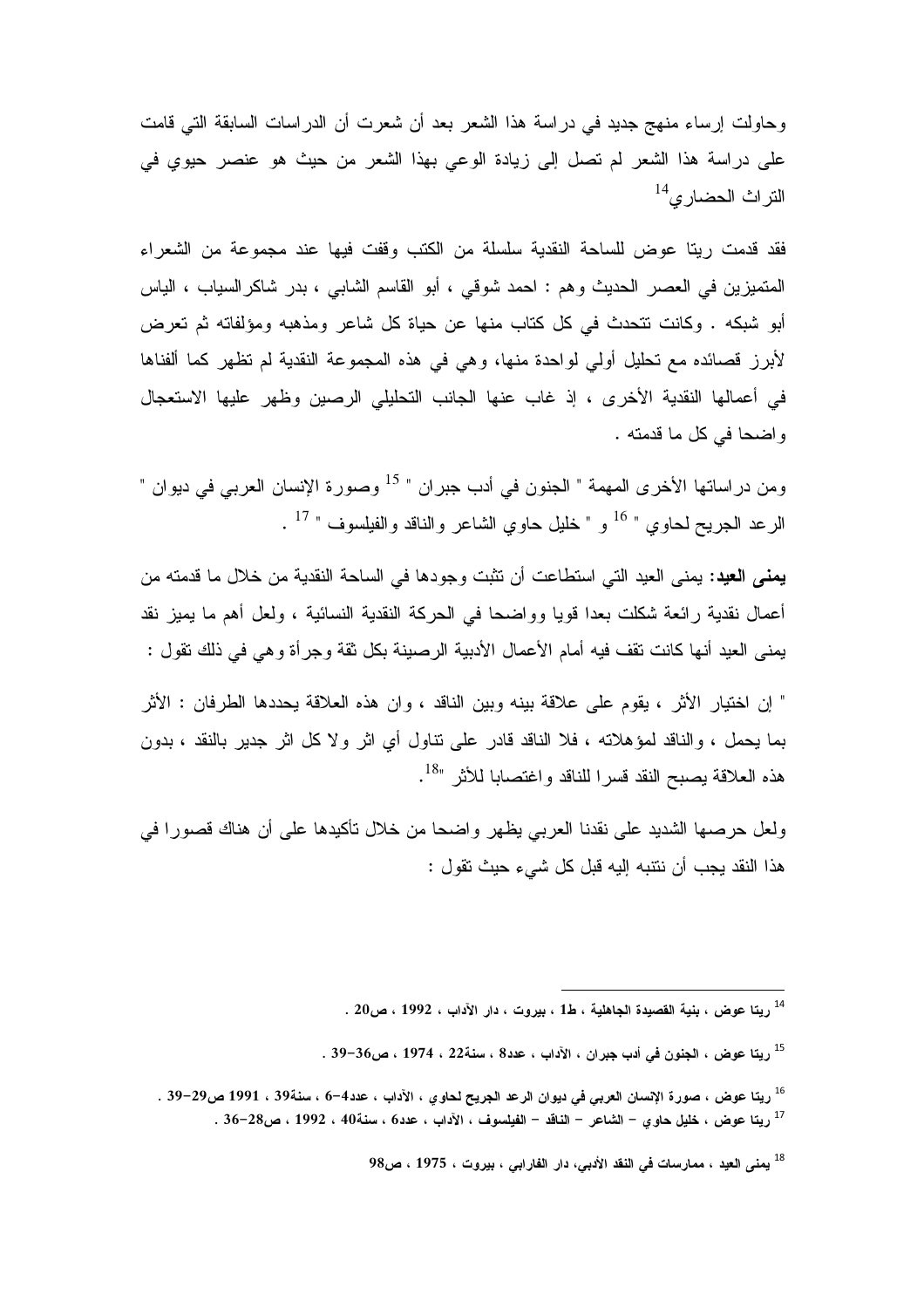" إذا كان الأثر يحمل إضاءة في علاقته مع الواقع فإن النقد يحمل إضاءة في علاقته مع الأثر ، وإذا كان من مهمات النقد تطوير الأدب وترقيته فنحن بحاجة إلى نقد " بديل " يساهم في تطوير نقدنا الحاضر وترقيته "<sup>19</sup> .

ومن ابرز الموضوعات التي وقفت عليها في هذا المجال للناقدة يمني العيد :

ز . الموقف والرؤية الفكرية في كتابات مارون عبود .

ولعل أكثر ما يميز يمني العيد في محاكمتها لهذه الأعمال الجرأة البارزة ، والموضوعية والصدق في إصدار أحكامها سواء كانت أحكاما إيجابية أم سلبية.

ويظهر أيضا الاتجاه النقدي عند الكاتبة في نتاولها لشعر المقالح تحت عنوان " شعر المقالح: مرجعيته وشعريته " <sup>20</sup> وهو إن دل على شيء فإنما يدل على أن يمنى العيد لم تقف عند غرض أدبي واحد في نقدها بل جمعت في نقدها بين الشعر والنثر بأسلوب متميز وبصيرة نافذة ورأي ثاقب .

خالدة سعيد: خالدة سعيد التي أثرت الحركة الأدبية النقدية بكتابها الرصين "حركية الإبداع " وكانت قبله قد أصدرت كتابها " البحث عن الجذور " سنة (1960) الذي كان يشكل خطوة رائدة لمنهجية النقد واستقلاليته خاصة إذا ما قورن بالنتاج المزامن له . أما "حركية الإبداع " فهو يعد بحق من الكتب النقدية المنقدمة عالجت من خلاله موضوعات شاملة تتعلق بالشعر والرواية والقصبة وغيرها من خلال الوقوف على أعمال مختلفة أهمها: "ثرثرة فوق النيل " لنجيب محفوظ و " الاي اي " ليوسف إدريس ، وقصة " الشاطئ" لغسان كنفاني ، و " النهر والموت " لبدر شاكر

<sup>&</sup>lt;sup>19</sup> يمني العيد ، ممارسات في النقد الأدبي، دار الفارابي ، بيروت ، 1975 ، ص8.

 $^{20}$ يمني العيد ، شعر المقالح – مرجعيته وشعريته – ، الآداب ، عدد4–6 ، سنة34 ، 1986 ، ص28–36 .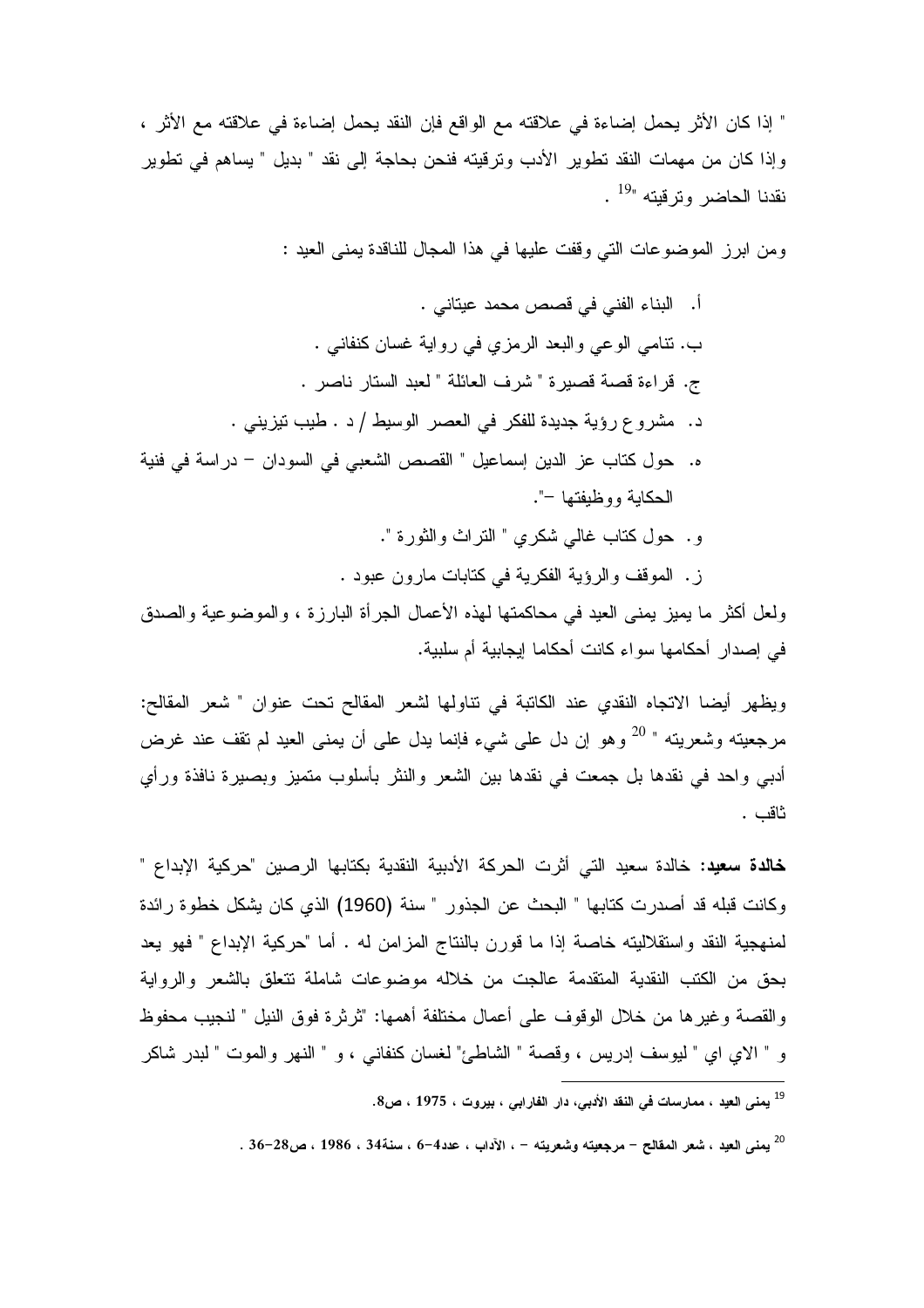السياب وغيرها الكثير وفقا للمنهج البنيوي ، وفي ذلك يقول نبيل سليمان في كتابه مساهمة في نقد النقد الأدبـي : " وهكذا تعمد الناقدة إلى معالجة النص على أنه نظام متر ابط من الدلالات ، وفقا لحرفية المنهج البنيوي"<sup>21</sup>

وإذا كان عملها في هذا الكتاب يدخل في باب الإبداع الفني فإنه لا يخلو أيضا من بعض المآخذ وبخاصة في دراستها للرواية التي اخذ عليها النقاد فيها الاستعجال وعدم التعمق حيث يقول نبيل سليمان في ذلك :" وعلى أي حال ، فإن دراسة الناقدة للرواية العربية نتسم بالعجالة وتفتقر إلى النعمق ، وهذا ما نعكسه بقوة نصنيفاتها ومصطلحاتها أيضا ، فهي نسمى جيل طه حسين والعقاد والحكيم من الروائبين بالمثالبين لأنهم اغنوا الرواية ببعد فكري ،<sup>22</sup>

## لطبفة الزبات

لطيفة الزيات التي قدمت دراسة متميزة بعنوان " من صور المرأة في القصص والروايات العربية " وقفت من خلالها عند عدد من الروايات والقصص المهامة منها : "الرباط المقدس " لتوفيق الحكيم و " ريح الجنوب " للكاتب الجزائري عبد الحميد هدوقه و " البحر يكشف كل الأقنعة " لعبد الله الطوخي و " دمشق الحرائق " لزكريا نامر و " الأبنوسة البيضاء " لحنا مينا و " البنات والصيف " لإحسان عبد القدوس و " أين عمري " لإحسان عبدالقدوس و " موسم الهجرة إلى الشمال " للطيب صالح ...

وقد استبعدت الناقدة أجيالا من الكتاب ربما كانت تحتل مكان الصدارة في القصص التي تتحو منحي الواقعية التقليدية واعتمدت في دراسة صورة المرأة في القصص العربي منهج التحليل للنص الروائي والقصص وتوصلت إلى المعنى العام للنص عن طريق تحليله إلى جزيئات وإظهار العلاقات التي تندرج بمقتضاها هذه الجزيئات في كلية فنية مستقلة ذات معنى عام ، والكاتبة لم تتوقف في هذه الدراسة عند معنى النص ولا حتى عند المنطلق الفلسفي الذي ينبع منه ولا عند جمالياته ، ولم تقتصر على المنهج التحليلي إذا أملت الدراسة عليها ضرورة تعدد المناهج النقدية وكانت تدخل شخصياتها في معظم الأحيان فتقول مثلا : إن وجهة نظر حنا مينا للمرأة سليمة في مجموعها وإن لم تخل من هنات "<sup>23</sup>.

<sup>&</sup>lt;sup>21</sup> نبيل سليمان، مساهمة فى نقد النقد الأدبى، ط2، دار الحوار للنشر والتوزيع ، 1986 ، ص48.

<sup>&</sup>lt;sup>22</sup> نبيل سليمان، مساهمة في نقد النقد الأدبى، ط2، دار الحوار للنشر والتوزيع ، 1986 ، ص51.

<sup>&</sup>lt;sup>23</sup> لطيفة الزيات ، من صور المرأة في القصص والروايات العربية، دار الثقافة الجديدة ، ص31 .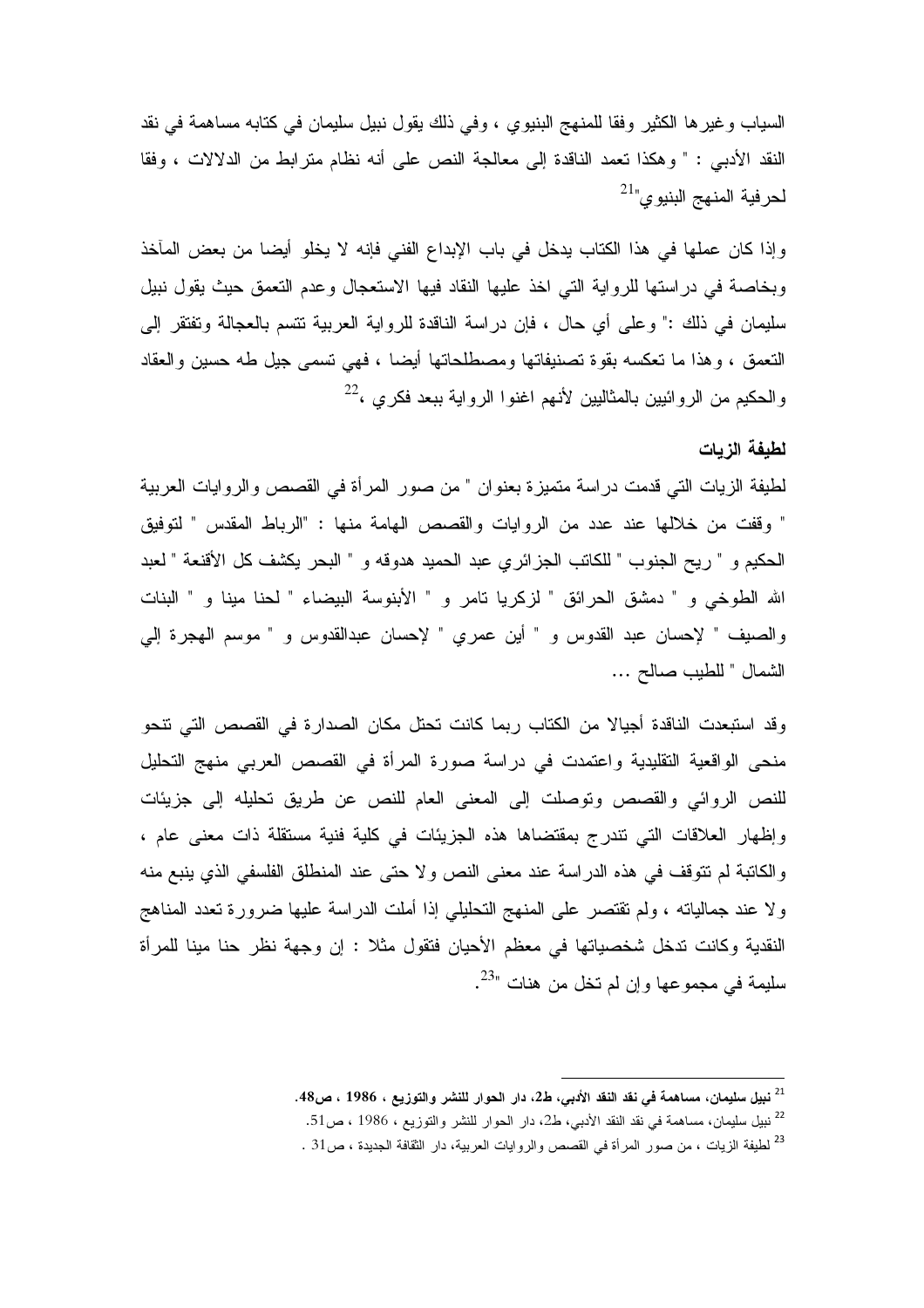وحتى تصل إلى المنهج التحليلي التطبيقي ، فإنها نقيم دراسة نقدية على روايات نجيب محفوظ نحت عنوان :المرأة في روايات نجيب محفوظ (1945 – 1973) .

المنظور المثالي للشخصية الروائية والمرأة في روايات نجيب محفوظ (1939 – 1967) .

وهي تبدو في هذه الدراسات التطبيقية جريئة وبخاصة في نقدها لشخصيات نجيب محفوظ في رواياته حيث تقول :

" وفي العالم الروائي لنجيب محفوظ ينطبق المنظور المثالي في الأعم على الشخصيات الروائية من الرجال دون الشخصيات الروائية من النساء ويعني هذا سواء وعبي الكانب الحقيقة أو لم يعها ، إدراج الرجل في دائرة الإنسان الذي هو امتداد للذات العليا وإخراج المرأة عن هذه الإنسانية في مفهوم الكاتب ، والرجل إنسان من خلال هذا المنظور المثالي لماهية الإنسان والمرأة ليست كذلك ، وفي هذا ما فيه من انتقاص من وضعية المرأة ، ومن المفارقة أن هذا الانتقاص ذاته للمر أة هو الذي ينقذ شخصيات نجيب محفوظ من النساء في غالب الأحيان من الجمود والتشييء الناتج عن صراع لا يتلقى الحل أو انحباس في قالب أحادي واحد ، وهو الذي يمنح بعض الشخصيات النسائية وخاصة في الروايات الواقعية الامتلاء كشخصيات روائية جامعة للمتناقضات ، وقادر ة على المصالحة بين هذه المتناقضات ومن ثم فنية الانتقاص تتحول في التجسيد الروائي  $^{24}$  " المراعا".

**مريدن :** أما عزيزة مريدن فقد قدمت في كتابها " القصـة الشعرية في العصـر الـحديث" أنموذجا متقدما للنقد التحليلي الأصبل ، ذلك أن الناقدة قد انصرفت في در استها للقصبة الشعرية إلى العناية بالخصائص الفنية العامة لكل نوع من قصصها ، فضلا عن النواحي التحليلية والدراسة النقدية التي اتبعتها في كل قصة ، وقد حرصت الناقدة على نتاول كل قصة من زاويتها الفنية المتميزة بها عن غيرها وذلك من حيث الحدث والتصوير والإيماء والحوار وغيرها .

والناقدة تظهر متميزة في إصدار أحكامها وإدخال شخصيتها في تعليقها على قصة شبلي الملاط "عاشقة الطيار" حيث تقول :" ويؤخذ على الشاعر تدخله في بعض الحوادث أحيانا مما يصرف ذهن القارئ عن نسلسل القصة ، وهذا واضح في المقطع الثالث منها ، إذ بعد ما يصف لنا ذلك الشيخ المتصابي الذي وقع في الحب ، يترك الأحداث ليلتفت إلى الفتاة ويخاطبها متعجبا من

<sup>&</sup>lt;sup>24</sup> لطيفة الزيات ، من صور المرأة في القصص والروايات العربية، دار الثقافة الجديدة ، ص163–164 .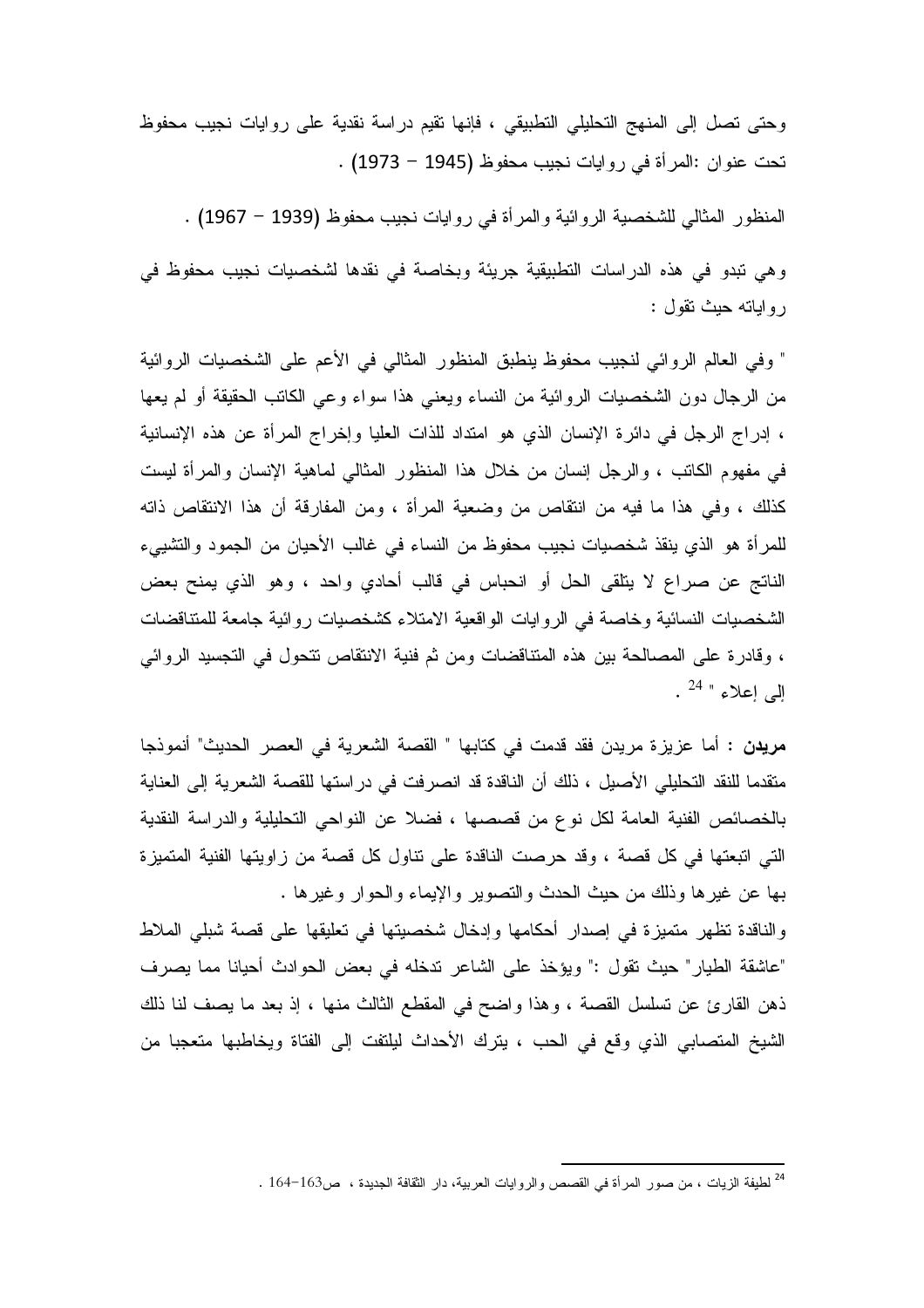تصابـي ذلك الشيخ … إن بتر الوقائـع علـي هذه الصـورة يـجزئ أوصـال القصـة ويقطـع علـي القارئ  $\cdot$   $^{25}$  "البعتها"

**فاطمة حسن:** وتخص الناقدة فاطمة حسن أدب نجيب محفوظ بالدراسة في كتابها "الرمزية في أدب نجيب محفوظ " وتشير ضمن ذلك إلى الاتجاهات المختلفة في روايات نجيب محفوظ وتحدد فترتها الزمنية مع تعليل مقبول لأسباب انتشارها ، فهي مثلا ترى أن نجيب محفوظ قد التزم المنهج الواقعي ابتداء من "القاهرة الجديدة " وحتى " الثلاثية" لأن الوقت الذي كانت فيه الرمزية قد أخذت مكانها في الرواية العالمية لم يواكب محفوظ الأساليب الحديثة في الرواية ، ذلك أن المناخ الثقافي الذي بدأ الكتابة فيه لم يكن مستعدا لتقبل مثل هذه الروايات الرمزية التي تتطلب مشاركة ذهنية من القارئ فلم يشأ محفوظ أن يقدم روايات تتبع احدث الاتجاهات الأدبية حتى لا يحد ذلك من انتشار رواياته انتشارا كبيرا ثم إنه ظل حريصا على رغبة الانتشار حتى في المرحلة التالية التي اتسمت بالرمزية حيث ضمن رمزيته عناصر من الواقع تجذب القارئ العادي

وترى الناقدة أن محفوظ قد توسع في استخدام أساليب المدرسة الرمزية في المرحلة الجديدة لكن دون إسراف، فأصبح الرمز مكثفا يقدم أكثر من دلالة رمزية ، وتلحظ الناقدة في قصص وروايات هذه المرحلة غلبة الحوار على السرد والحديث الباطني لأن الحوار بناسب تلك القضايا الفكرية التي يعالجها وترى أن الأسلوب ارتفع في كثير من الأحيان إلى مستوى الشعر ، فقد م حالات شعورية لا يتفق معها التعبير باللغة العادية ، وقدم محفوظ في هذه المرحلة الروائية مضمونا يجمع بين القضايا المحلية وقضايا فلسفية عامة<sup>26</sup> .نجوى الرياحي القسنطيني: وأما نجوى الرياحي القسنطيني فقد قدمت دراسة بعنوان "الحلم والهزيمة في روايات عبد الرحمن منيف " و هي من أكثر الدراسات النقدية دقة وتفصيلا وعمقا، حيث بدت صاحبتها على درجة من الوعي والثقافة ، وعلى درجة فائقة من القدرة على التحليل الفني الرصين ، وقد وقفت في هذه الدراسة على ثلاث روايات هي : " الأشجار واغتيال مرزوق " و" شرق المتوسط" و " حين نركنا الجسر" <sup>27</sup>. فريال جبوري غزول: دراسة فريال جبوري غزول وعنوانها " فيض الدلالة وغموض المعنى في شعر محمد عفيفي مطر " وهي تحاول فيها أن تفسر ظاهرة الغموض في

<sup>25</sup> عزيزة مريدن ، القصة الشعرية في العصر الحديث ، ط1 ، دار الفكر ، 1984 ، ص196.

<sup>26</sup> فاطمة حسن ، الرمزية في أدب نجيب محفوظ ، ط1 ، المدرسة العربية للدراسات والنشر، 1981 ص257–260. <sup>27</sup> انظر : نجوى القسنطيني ، الحلم والهزيمة في روايات عبد الرحمن منيف ، كلية العلوم الإنسانية والاجتماعية 1995 .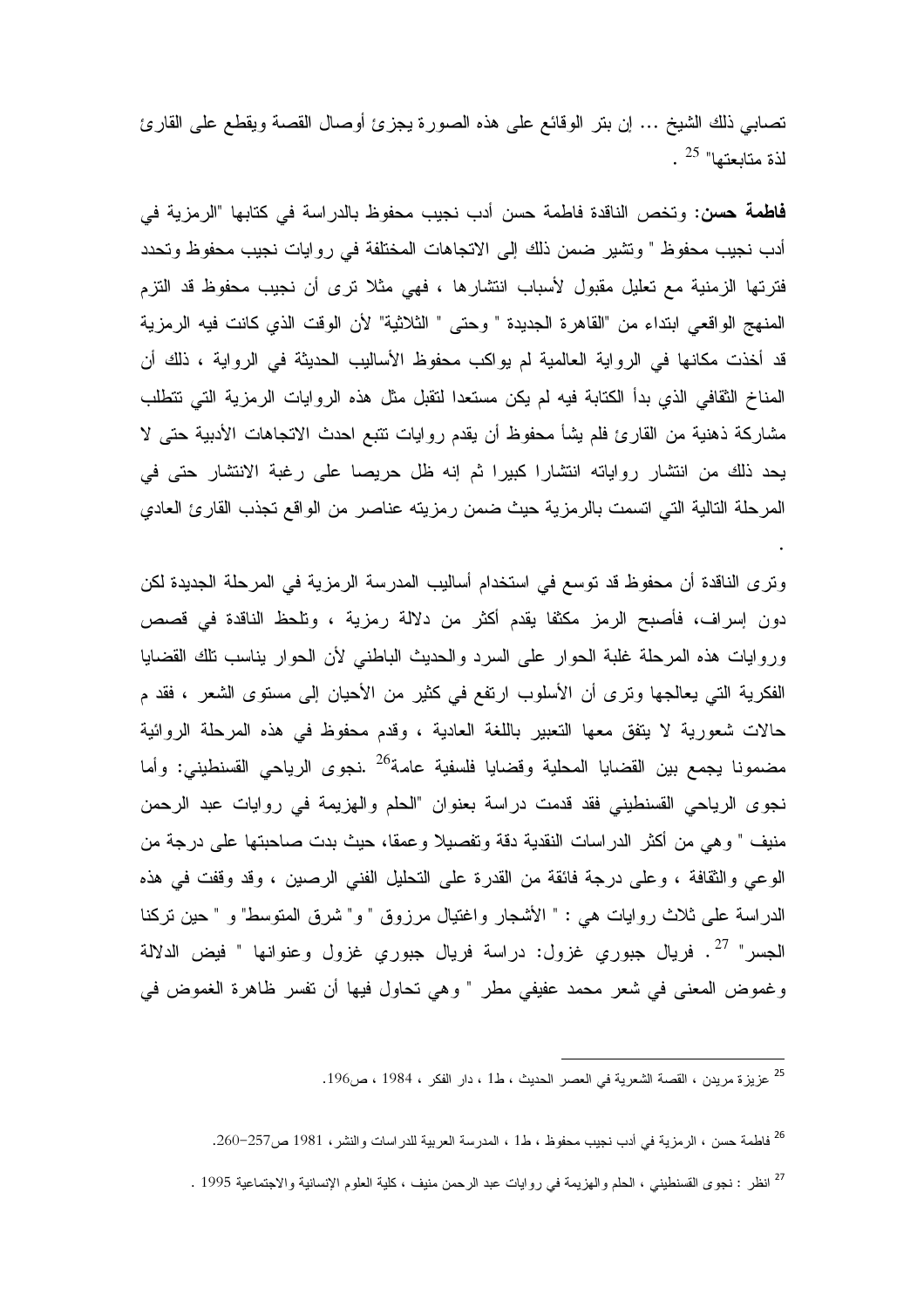شعر محمد مطر ، مؤكدة أنه شاعر متميز ، وأن عدم الإقبال على دراسة شعره يعود  $^{28}$ لغموضه.

<sup>&</sup>lt;sup>28</sup> أنظر فريال جبوري غزول ، فيض الدلالة وغموض المعنى في شعر محمد عفيفي مطر ، فصول ، مجلد4 ، عدد3 1984 ، ص176 .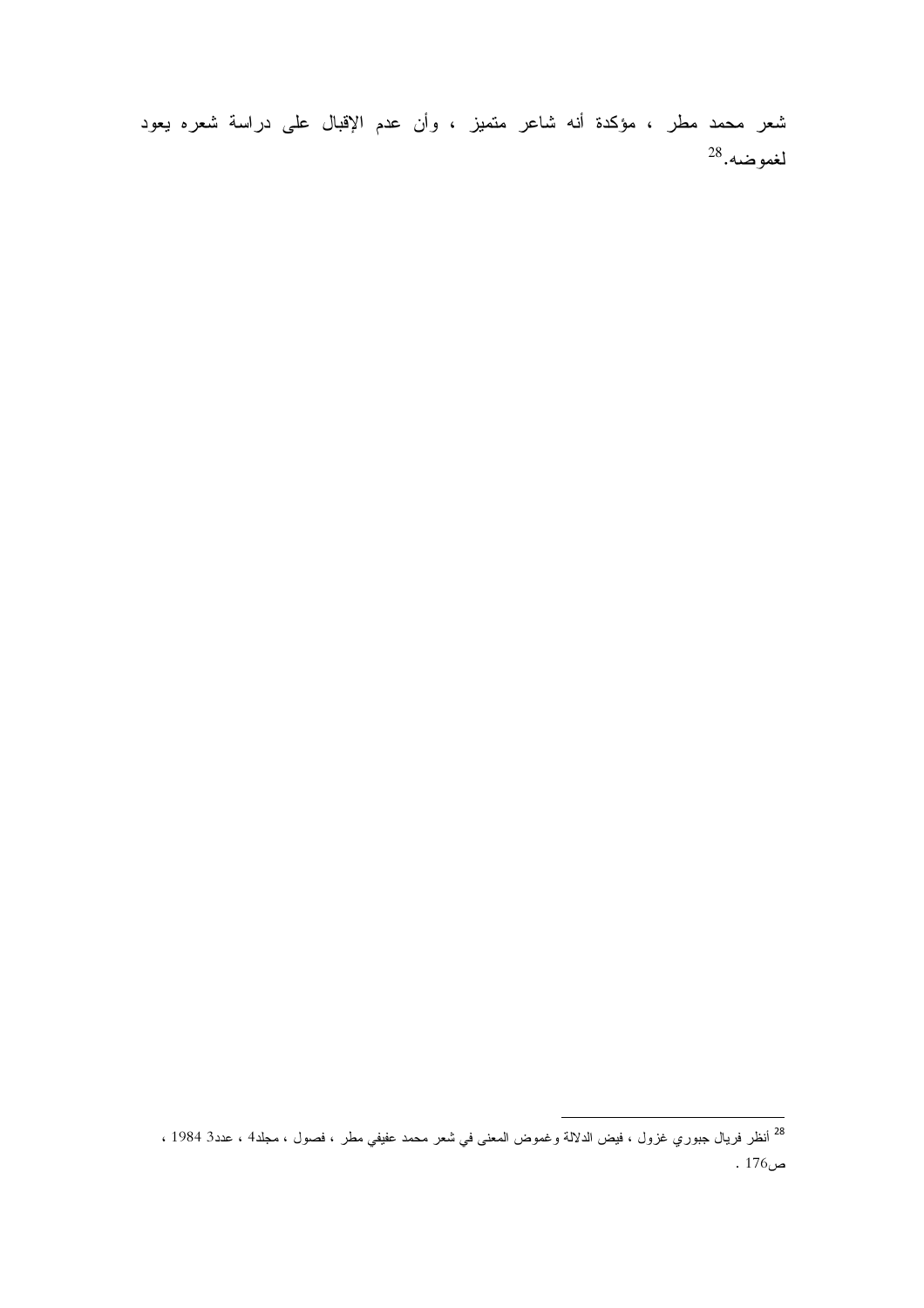سيز! قاسم : دراسة سيز! قاسم وعنوانها "قراءة في اختناقات العشق والصباح" لإدوار الخراط، حيث وقفت على جملة عناوين في هذا الكتاب هي:(نقطة دم ، قبل السقوط، أقدام العصافير على الرمل ، على الحافة ، محطة السكة الحديد ") حيث عالجت فيها موضوعات التناص والعمل المفتوح والبعد المعرفي وغيرها .<sup>29</sup>

**رضوى عاشور**: ودراسة رضوى عاشور " الإنسان والبحر "<sup>30</sup> الت<sub>ى</sub> عمدت فيها إلى إجراء مقارنة بين نصين هما " الشيخ والبحر " لهمنغواي و " الكلب الأبلق الراكض على حافة البحر" لأنيمانوف ، وقد نعمدت الناقدة إجراء مقارنة بينهما لأن إطارهما واحد هو إطار الرواية القصيرة المرتكزة إلى قصة رمزية أركان صورتها الأساسية هي البحر والصياد والرحلة .

مني ميخائيل: وكذلك دراسة مني ميخائيل "الست هدي – تحليل للمضمون الفكري والاجتماعي " والتي استطاعت من خلالها أن تكشف عن مزايا إبداع شوقي في مسرحية الست هدى حيث تقول :" لقد نجح شوقي في اتخاذ موقف واضح إزاء هذه القضية ، وقدم شخصيات تتمتع بخصوصية إنسانية ونفسية متميزة ، كما استطاع أن يفجر إمكانات جديدة للكوميديا وللخطاب الشعري على السواء ، لقد اعتمد شوقي على الأوزان التقليدية للشعر الغنائي دون أن يعوقه ذلك عن الاستغلال البارع للمستويات اللغوية المتعددة " <sup>31</sup>

اعتدال عثمان: وقد نركت اعتدال عثمان بصمات واضحة في هذا الميدان من خلال مجموعة من الأعمال أهمها : " نحو قراءة نقدية إبداعية لأرض محمود درويش "<sup>32</sup>

نبيلة إبراهيم : وكذلك نبيلة إبراهيم في أعمالها " شعبيه شوقي وحافظ "<sup>33</sup> و"خصوصية التشكيل الجمالي للمكان في أدب طه حسين " <sup>34</sup>

فدوى مالطي دوجلاس: وفدوى مالطي دوجلاس في در اساتها " الوحدة النصية في ليالي سطيح" <sup>35</sup> و " البطل والرواية الإبداع الأدبي في الجنوبي "<sup>36</sup>

- <sup>30</sup> رضوى عاشور ، الإنسان والبحر ، فصول ، مجلد3 ، عدد3 ، 1983 ، ص121–127 .
	- $198$ انظر منبي ميخائيل ، الست هدى ، فصول ، مجلد3 ، عدد1 ، 1982 ، ص198
- <sup>32</sup> اعتدال عثمان ، نحو قراءة نقدية ابداعية لأرض محمود درويش ، فصول ، مجلد5 ، عدد1 ، 1984 ، ص191−210 .

<sup>33</sup> نبيلة إبراهيم ، شعبية شوقى وحافظ ، فصول ، مجلد3 ، عدد2 ، 1983 ، ص213–223 .

- <sup>34</sup> نبيلة إبراهيم ، خصوصية التشكيل الجمالي للمكان في أدب طه حسين ، فصول ، مجلد9 ، عدد1−2، 1990 ص49−59
	- <sup>35</sup> فدوى مالطى دوجلاس ، الوحدة النصية فى ليالى سطيح ، فصول، مجلد3، عدد2 ، 1983 ، ص109–118 .
- <sup>36</sup> فدوى مالطى دوجلاس ، البطل والرواية (الإبداع الأدبي في الجنوب) ، فصول ، مجلد6 ، عدد4، 1986 ص203–208 .

<sup>&</sup>lt;sup>29</sup> أنظر سيزا قاسم ، حول بويطيقيا العمل المفتوح ، قراءة في اختناقات العشق والصباح لإدوار الخراط ، فصول مجلد4 ، عدد2 ،  $241_{u}$  ، 1984 ، ص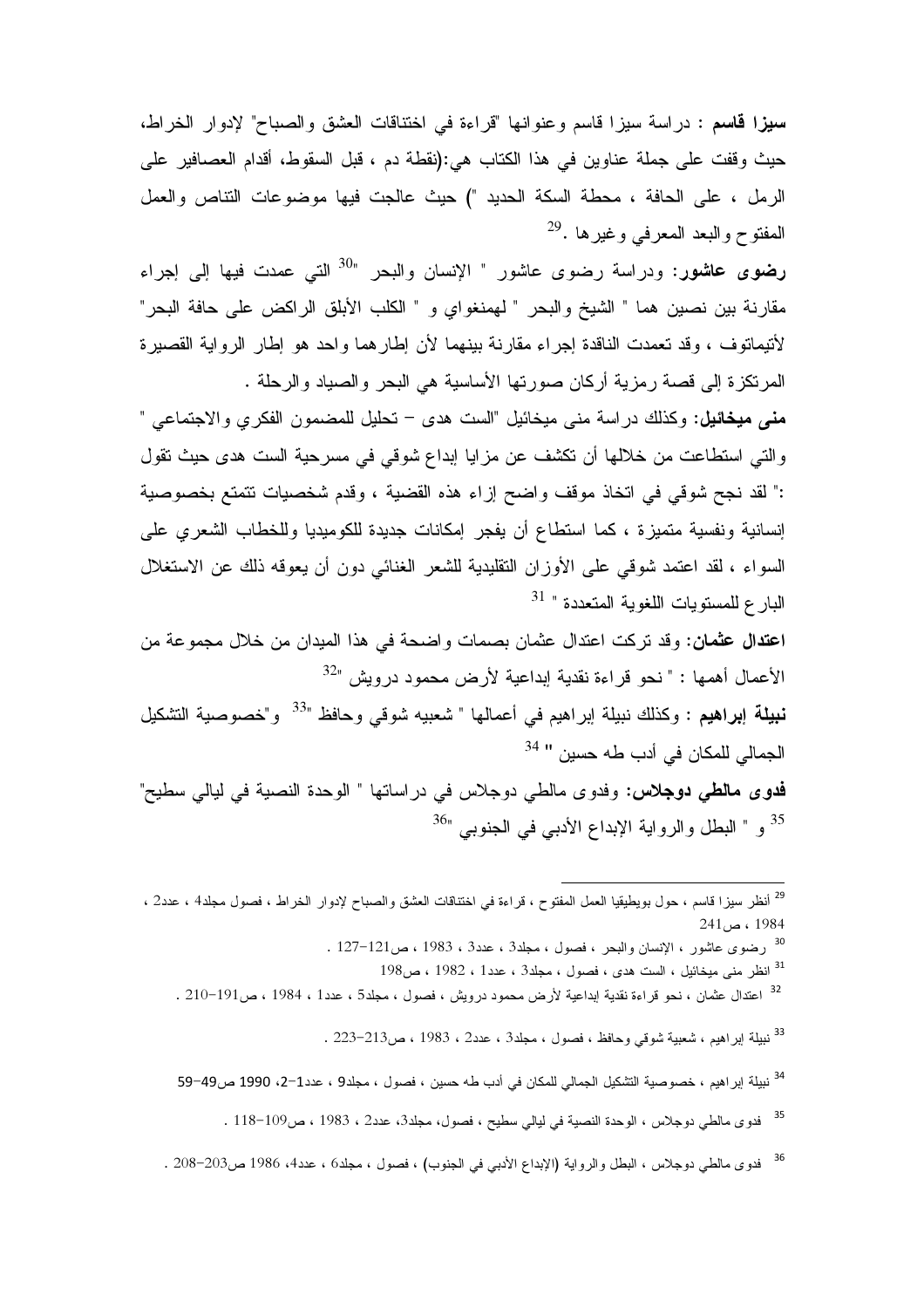أمينة غصن: وأمينة غصن في دراستها"خليل حاوي أو رأس اورفيوس المقطوع المغنى " <sup>37</sup> سلا<mark>فة العامري: وسلافة العامري</mark> في در استها " الحب في أدب نجيب محفوظ " <sup>38</sup> ونجاح العطار في دراستها " الياس أبو شبكه الشاعر المتمرد " <sup>39</sup>

وأمينة رشيد في دراستها "رواية (الأرض) بين القيمة وعلاقة الزمان بالمكان" <sup>40</sup>

وأمينة العدوان: وقدمت الناقدة أمينة العدوان أعمالا متميزة في هذا المجال ، إذ وقفت على مجموعة من الأعمال الشعرية والقصصية والمسرحية، وأنها لم تلتفت في نقدها إلى اختيار روايات معينة تعبر عن اتجاه فكرى محدد ، لكنها انتقت دون هدف محدد. وقد تعددت أعمالها النقدية في هذا المجال ، ولم تقتصر في نقدها على أعمال الأدباء الأردنيين بل تعد ت ذلك ليشمل الأدباء من كافة الأقطار العربية مع تركيز واضح على الذين اتجهوا في تفكير هم اتجاها وطنيا ، ولعل من أبرز هؤلاء جمال الغيطاني وهاشم غرايبة ورشاد أبو شاور وصنع الله إبراهيم وإسماعيل فهد إسماعيل وغالب هلسا وننيسير السبول ومحمود سيف الدين الإيراني وجمال أبو حمدان وإبراهيم العبسى ومحمد القيسى وبدر عبدالحق وغيرهم<sup>41</sup> .

ب – نقد المرأة للمرأة لقلة النتاج الأدبي النسائي لم يشكل هذا النوع من النقد مساحة ، ولم نر منهن في هذا المجال إلا معددة.

**بِمِي زِيادة:** في مقدمة الناقدات في هذا المجال بمي زيادة التي وضعت كتابين نقديين هما : " وردة اليازجي "و "عائشة تيمور " وهذان الكتابان يمثلان المحاولات الأولى لمي زيادة في عالم النقد ، لأن تركيز الناقدة فيهما جاء منصبا على التعريف بحياة الأديبتين، وذكر أبرز أغراضهما الشعرية والنثرية دون الوقوف عند المظاهر النقدية الأخرى .

فهي في كتابها " وردة اليازجي " تحاول التعريف بحياتها واستعراض أغراضها الشعرية والتمثيل عليها ببعض المقطوعات الشعرية دون أن تصدر أحكامها وتعليلاتها على أعمالها المختلفة ،

<sup>&</sup>lt;sup>37</sup> أمينة غصن ، خليل حاوي أو رأس أورفيوس المقطوع المغنى ، الأداب ، عدد6 ، سنة40، 1992 ، ص51–56

<sup>&</sup>lt;sup>38</sup> سلافة العامري ، الحب في أدب نجيب محفوظ ، الآداب ، عدد1 ، سنة22 ، 1974 ، ص59−62 .

<sup>&</sup>lt;sup>39</sup> نجاح العطار ، إلياس أبو شبكة الشاعر المتمرد ، الآداب ، عدد5-12 ، سنة30 ، 1982 ، ص22–27 .

<sup>&</sup>lt;sup>40</sup> أمينة رشيد ، رواية الأرض بين القيمة وعلاقة الزمان بالمكان ، فصول ، مجلد5 ، عدد4 ، 1985 ، ص203−210

<sup>&</sup>lt;sup>41</sup> أمينة العدوان ، الأعمال النقدية ، ط1 ، المؤسسة العربية للدراسات والنشر ، ص322 .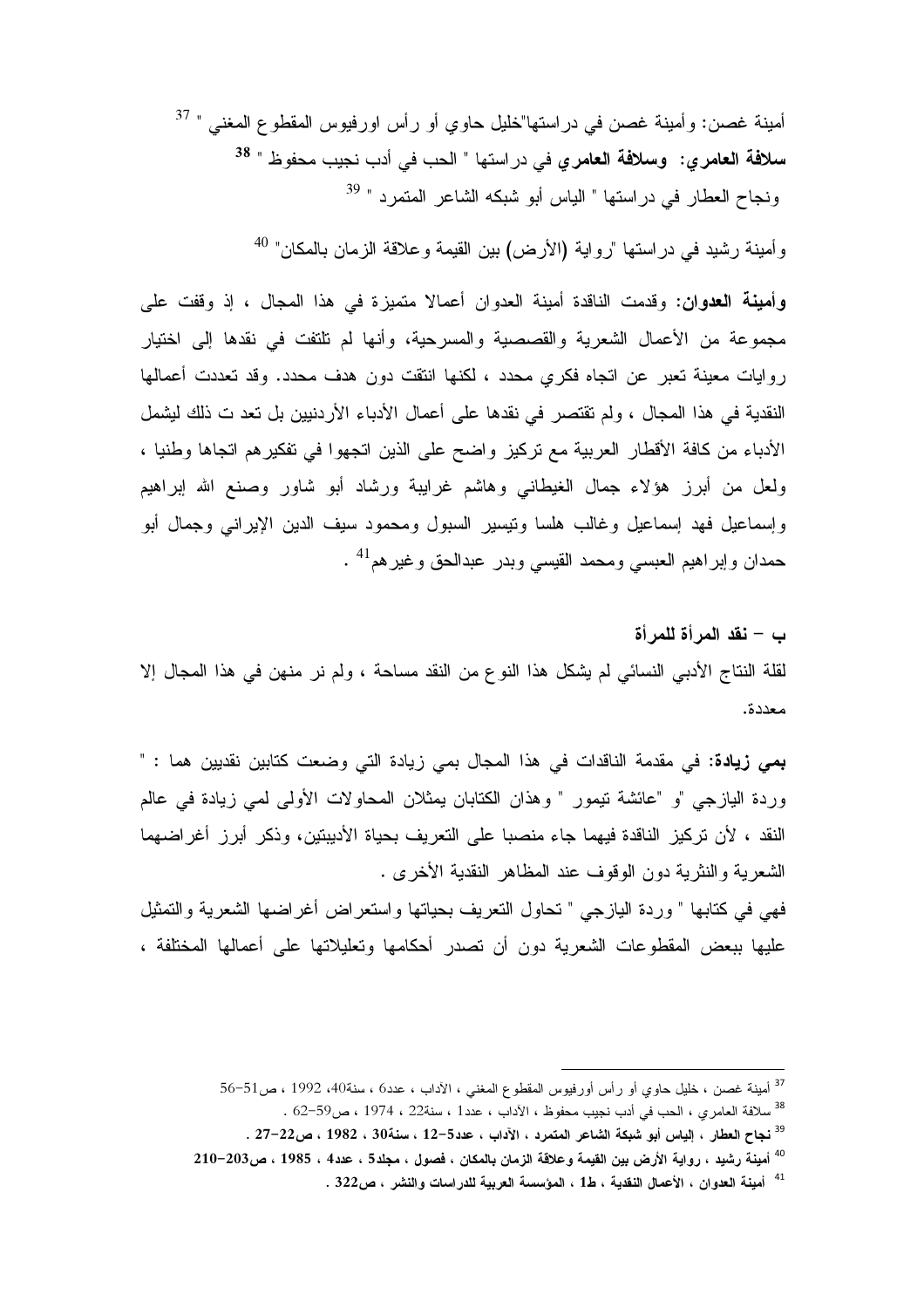فنجدها مثلا نكتفي بالتعليق عليها في موقع معين بالقول : " وهكذا نراها تهتدي شيئا فشيئا إلى النعبير البليغ المجرد من النعمل لان الشعور بالحزن لا يترك مجالا للنطويل " <sup>42</sup>

أما في كتابها " عائشة تيمور " فقد بدت مي زيادة اكثر نضجا وعمقا وقدرة على التحليل ، إذ وقفت وقفة تفصيلية عند الجوانب التاريخية والاجتماعية والنفسية المحيطة بالأديبة ، وربطت بينها وبين طبيعة شعرها ونثرها، كل ذلك بموضوعية واضحة ، وأحكام رصينة : حيث تقول :

" جميع هذه العيوب في ديوان التيمورية حيث لا تنظيم ولا تتسيق حتى ولا تبويب على الأبجدية ، ولا أثر للناريخ في القصائد ، إلا القصائد الناريخية في السطر الأخير منها ولئن جرت على عادة العرب في التعبير ، أي الإفصاح عن عواطفها غالبا باستعارات من سبقها ، فالأمر الذي يسبيني في شعر ها أن شخصيتها تبدو من خلال المحفوظات كما يبدو الجسد في لوحة تصويرية من خلال الأنسجة الشفافة وقد تفلتت من عيب " المفاخرة " بذويها وأهلها ، ولا هي تبدأ بالتغزل لتنتهي بالإطناب ، وليس للأطلال والمضارب ذكر في قصائدها ، وأما من حيث الصدق فأظنها في مقدمة الصادقين من شعرائنا، ومعظم استسلامها للغلو في جزء خارج عنها وهو شعر المجاملة بينا هي في شعرها الذي يرسم نفسها ساذجة مخلصة نروي حديثها بأسلوب ليس هو بالهندسي الذي لا يقدر أنصار القديم سواه إنما هو كما يقول الفرنجة روائي يجري عليه بعض شعر اء العصر <sup>43</sup> ".

<sup>&</sup>lt;sup>42</sup> مئ زيادة ، وردة اليازجي ، ط2 ، بيروت ، مؤسسة نوفل ، 1980 ، ص47

<sup>&</sup>lt;sup>43</sup> انظر مى زيادة ، عائشة تيمور ، ط2 ، بيروت ، مؤسسة نوفل ، 1983 ،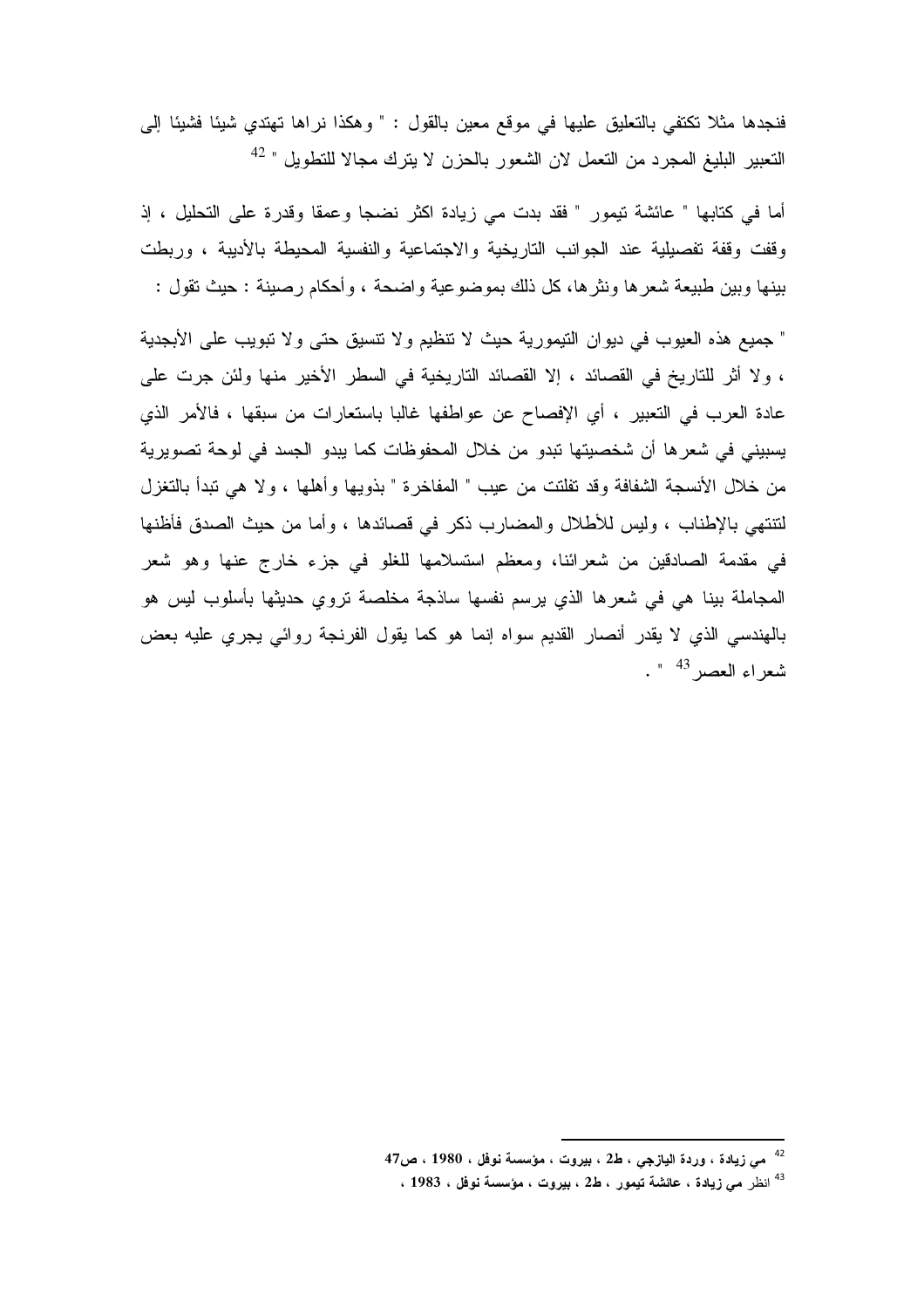أمينة العدوان: ومن الناقدات المتميزات في هذا المجال أيضا أمينة العدوان التي وقفت عند عدد من الأعمال الأدبية النسائية ومنها : رواية " لم نعد جواري لكم " لسحر خليفة، ورواية " الحب والصمت " لعنايات الزيات، ورواية "المغائب " لنوال السعداوي، ورواية " لنظل إلى الأبد أصدقاء " لإقبال بركة ، واكثر من عمل مسرحي ل"مرجريت ملا تجيان" . ولعل الخيط الذي كان يربط معظم هذه الأعمال قد جاء بارزا في تركيز الناقدة على الجانب الاجتماعي عند المرأة ، ثم إن أمينة العدوان قد نتاولت جميع هذه الأعمال بموضوعية وجرأة فائقة في إصدار الأحكام دون أن يكون في ذلك تجريح أو تشهير .<sup>44</sup>

# ج– نقد المرأة لذاتها

وهذا النوع من النقد يكاد يكون قليلًا في الحركة النقدية العربية بشكل عام ، ولعل ذلك عائد إلى عدة عو امل أهمها :

أ. الفهم الخاطيء لمعنى النقد والمقتصر في تقدير كل ناقد على نقد الأخرين فقط . ب. العامل النفسي الذي يشعر صاحبه بالكمال في كافة الجوانب . ج. عدم وجود الدربة والمهارة لممارسة هذا النوع من النقد بأسلوب فنبي مناسب . د. الخوف من النجرد من " الموضوعية " المقياس الأهم في نقد العمل الأدبي .

<sup>&</sup>lt;sup>44</sup> انظر أمينية العدوان ، الأعمال النقدية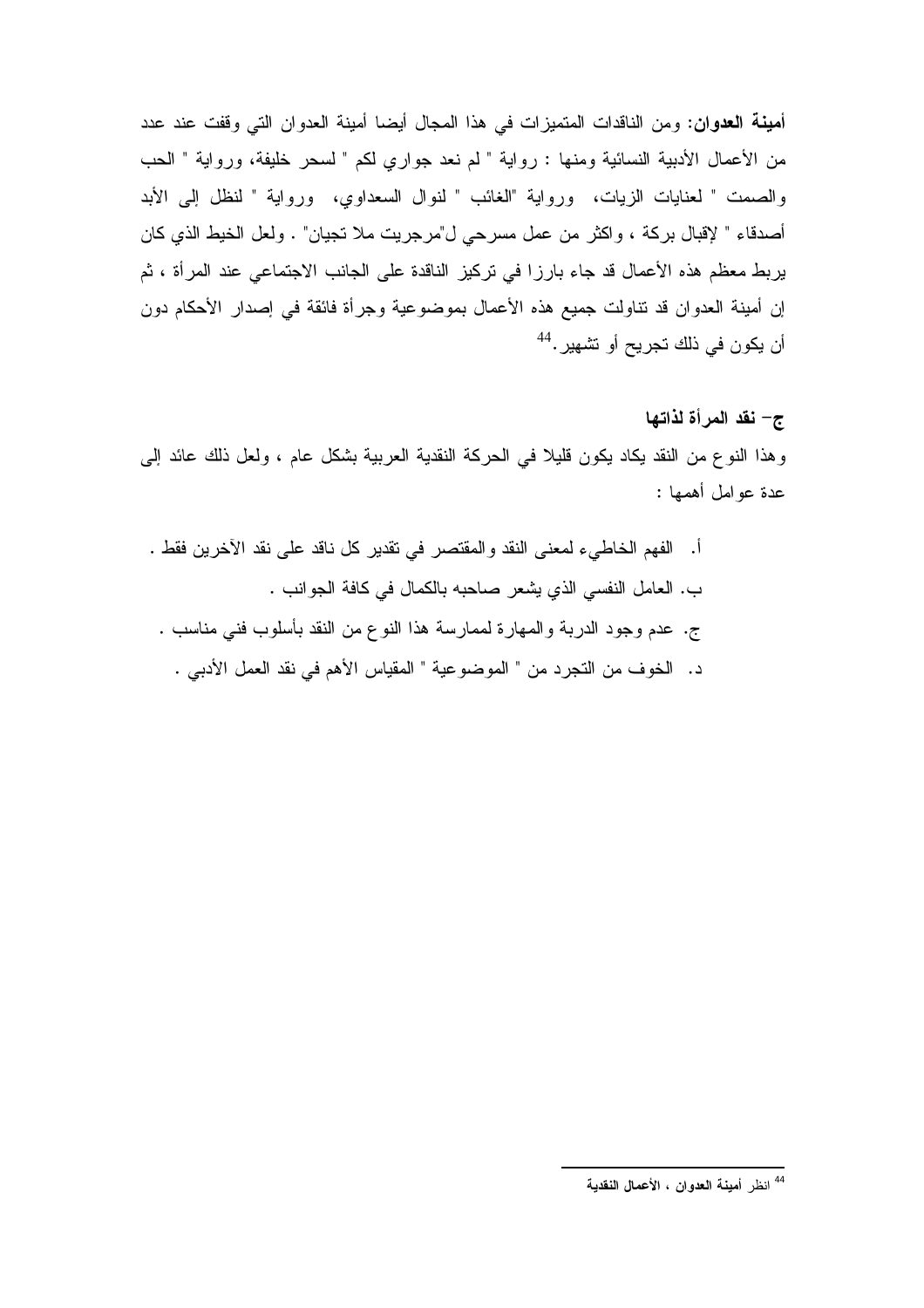**نازك الملائكة:** ولان هذا التقصير يكاد ينسحب على الحركة النقدية بشكل عام ، فمن المتوقع أن لا نجد على المستوى النسائي شيئًا في هذا المجال ، ولعل الناقدة الوحيدة التي انفردت بهذا النوع من النقد هي " نازك الملائكة "التي تعرضت بالنقد لقصيدة شعرية خاصة بها بعنوان " أغنية لطفلي " وقد دفعها لذلك ما كتبه عنها الأستاذ عبد الجبار داوود البصري تحت عنوان " الطفل في الشعر العراقي الحديث " علما بأنها لم تكن سابقا ترد على النقاد إيمانا منها بحرية النقد واحتراما لمهمة الناقدة نقول نازك : " وكان موقفي هذا ولم يزل يصدر عن إيماني بحرية النقد واحترامي لمهمة الناقد ، ولذلك لم يحدث عبر ثلاثين عاما من حياتـي الأدبية أن اشتبكت مع باحث أو دارس في حوار مطبوع ، فأنا اقرأ ما يكتبون عني واستمتع به أو أضيق . فلا اكتب ردودا ولا تعليقات ، بحيث أصبحت هذه ظاهرة معروفة عني في مختلف الأوساط الأدبية . ثم تحاول نازك أن تعلل خروجها عن المألوف وتصديها للأستاذ البصري فتقول :" إنني أتصدى للكتابة مدفوعة بالشوق إلى أن أخوض تجربة جديدة في النقد <sup>45</sup>"

وفي موقع أخر نتنقد نازك الملائكة ذاتها بكل موضوعية ونجرد معتذرة عن بعض الأراء التي اتخذتها بشأن الشعر الحر في كتابها " قضايا الشعر المعاصر " حيث تقول : " في عام 1962 صدر كتابي هذا في طبعته الأولى ، وكنت قد أوردت فيه كل ما استطعت الوصول إليه من قواعد الشعر الحر ومسائله ، ولذلك لم احتج إلى كتابة مقدمة له ، أما الأن وأنا اصدر الطبعة الرابعة منه ، فإن اثنتي عشرة سنة قد مر ت علي الشعر الحر بعد وضعي لقواعده ودارستي لمسائله . وهذه السنوات قد جاءت بنقد كثير للكتاب ، وقد أثار النقاد تساؤلات متعددة حول بعض آرائي فيه ، بحيث أجدني مضطرة إلى أن اكتب لهذه الطبعة مقدمة أشخص فيها موقفي من الشعر الحر تشخيصـا جديدا . ذلك أن المد العظيم من القصـائد الـحرة الذي غمر الـعالم الـعربـي قد استثار عندي أراء جديدة ، وأعطاني فرصة لاستكمال قواعد الشعر الحر ، أو على الأقل للإضافة إليها ، وغربلتها ، ثم إن طائفة من القواعد التي وضعتها أصبحت تبدو لي علي شيء من التزمت لأن سمعي نفسه قد تطو ر ، وليس هذا غريبا وإنما هو مألوف في تاريخ التقنين للحركات الشعرية و البلاغية الجديدة "<sup>46</sup>.

#### النقد النسائي المعاصر

ظهر هذا الاتجاه واضحا في النقد النسائي المعاصر ، حيث اتجه عدد من الناقدات إلى دراسة بعض القضايا العامة دراسة تفصيلية يغلب عليها الجانب الفنى القائم على الاتصال المباشر بالعمل

<sup>&</sup>lt;sup>45</sup> نازك الملائكة ، سيكولوجية الشعر ومقالات أخرى ، دار الشؤون الثقافية العامة ، بغداد ، 1993، ص145 , 146

<sup>&</sup>lt;sup>46</sup> نازك الملائكة ، قضايا الشعر المعاصر ، دار العلم للملايين ، بيروت ، ص5−6 .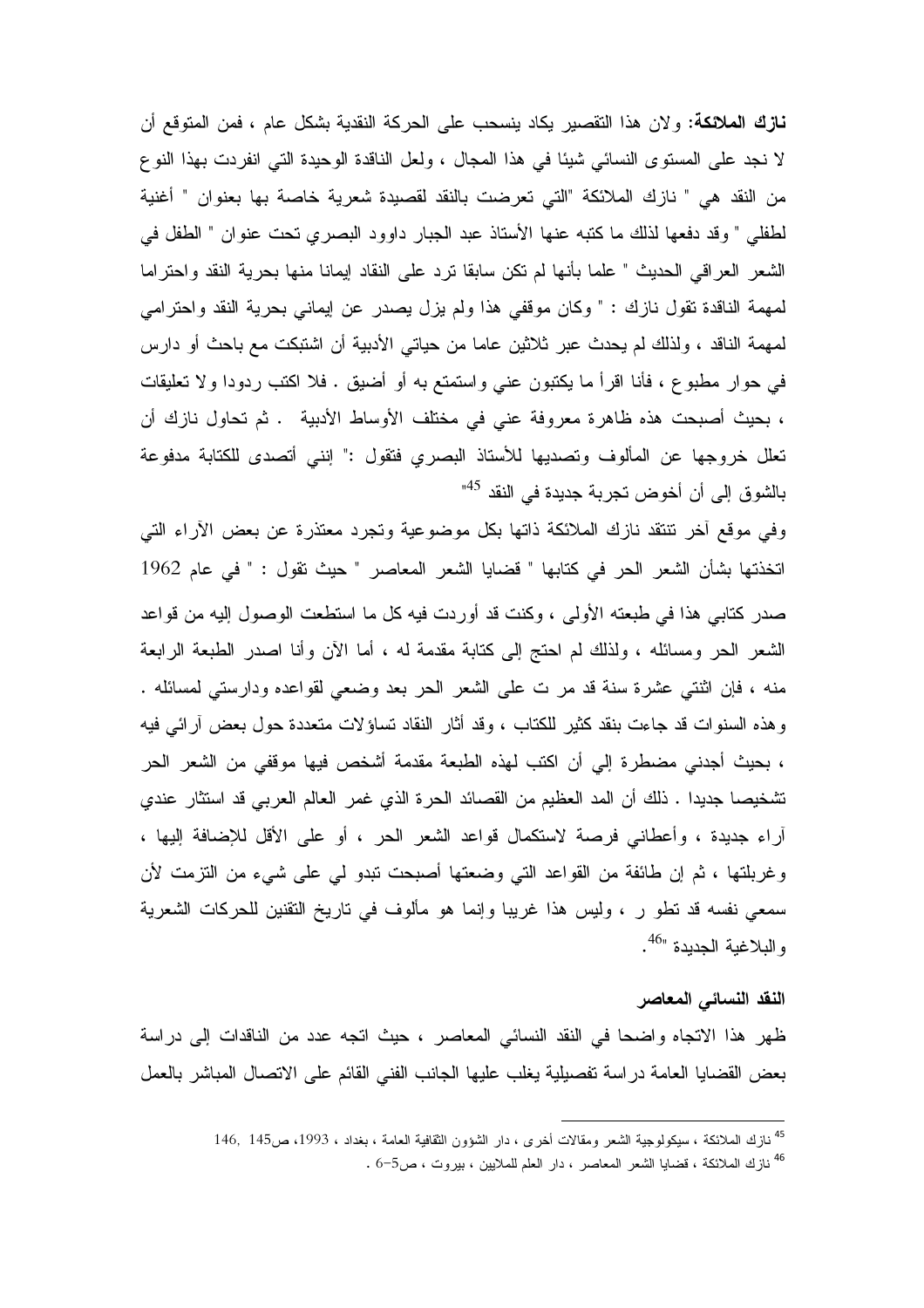الأدبي بالقواعد والأصول الفنية، في حين اتجه عدد أخر إلى اتخاذ التاريخ السياسي والاجتماعي وسيلة لتفسير الأعمال وتعليل ظواهرها وخواصها . وتقف الناقدة نازك الملائكة في مقدمة الناقدات اللواتي اهتممن بالجانب الفني في در استها لبعض الظواهر العامة ، فهي مثلا في كتابها " قضايا الشعر المعاصر " تحاول أن تحدد العلاقة بين الشعر والمجتمع ، فتهاجم كل الذين نادوا بان يكون الشعر اجتماعي، وتبين أن هذا لا يمكن أن يحدث وأنه يسيء للشعر ، وتقول : " والدعوة بصورتها الحالية تحتمل نقدا شديدا من جهاتها كلها : فنيا ، وإنسانيا ، ووطنيا وجماليا ، وأبرز مواطن الضعف فيها أنها لا نرتكز إلى أسس فنية شعرية ولم يحاول كاتب واحد بعد أن يحددها من وجهتها النظرية. " <sup>47</sup>

ثم تتبه على النتائج الخطيرة لهذه الدعوة ، مؤكدة على أن نهاية الشعر العربي ستكون على أيدي هؤ لاء الدعاو :وتقول:

" فماذا سينتهي إليه الشعر العربي إن قدّر للدعوة الاجتماعية أن تتجح ؟ لا شك في انه سيصبح نمطًا واحدًا مصطنعًا لا يملك الشَّاعر أن يحيد عنه ، وفي هذا سيلقي الشعر مصيره ، وإذا مات الشعر فكيف سيتاح له أن يكون عامل خير في حياتنا العربية؟ هذا هو المحذور الذي ينساه دعاة الاجتماعية في اندفاعهم العاطفي ، وان اعظم ما نخشاه أن نؤدي بنا دعوتهم إلى أن نخسر أصالة شعرنا دون أن ننجح في أن نفيد الأمة العربية " .

و هي لا نتوقف عند هذا الحد في نقدها ، بل نجدها تصرخ بقوة في وجه كل النقاد الذين يتهاونون في معالجة الأخطاء اللغوية والإملائية في نقدهم لكثير من الأعمال الناشئة منطلقين في تبرير هم لذلك من أهمية التركيز على المضامين فقط<sup>48</sup>

ونازك الملائكة لا نتوقف عند هذه الظواهر العامة بل نجدها في كتابها " سيكولوجية الشعر ومقالات أخرى " نوسع دائرة النقد لنتاقش قضايا أخرى أهمها " سيكولوجية القافية " و " سيكولوجية القصيدة المدورة " و " الخليل والدوائر الشعرية " و " القافية في الشعر العربي الحديث " و غير ها<sup>49</sup>

بشرى موسى صالح: ونناولت مثل هذه القضايا العامة الناقدة بشرى موسى صالح في كتابها " الصورة الشعرية في النقد العربي الحديث " حيث فصلت القول في الصورة كمصطلح نقدي وحاولت نكثيف دلالات المصطلح لتوضيح مفهومه ومشكلاته عند النقاد المحدثين لا سيما من

 $^{-5}$ نازك الملائكة ، فضايا الشعر المعاصر ، دار العلم للملايين ، بيروت ، ص5 $^{-5}$  .

<sup>&</sup>lt;sup>48</sup> نازك الملائكة ، فضايا الشعر المعاصر ، دار العلم للملايين ، بيروت ، ص302–303.

<sup>&</sup>lt;sup>49</sup> انظر هذه المقالات في كتابها سيكولوجية الشعر ومقالات أخرى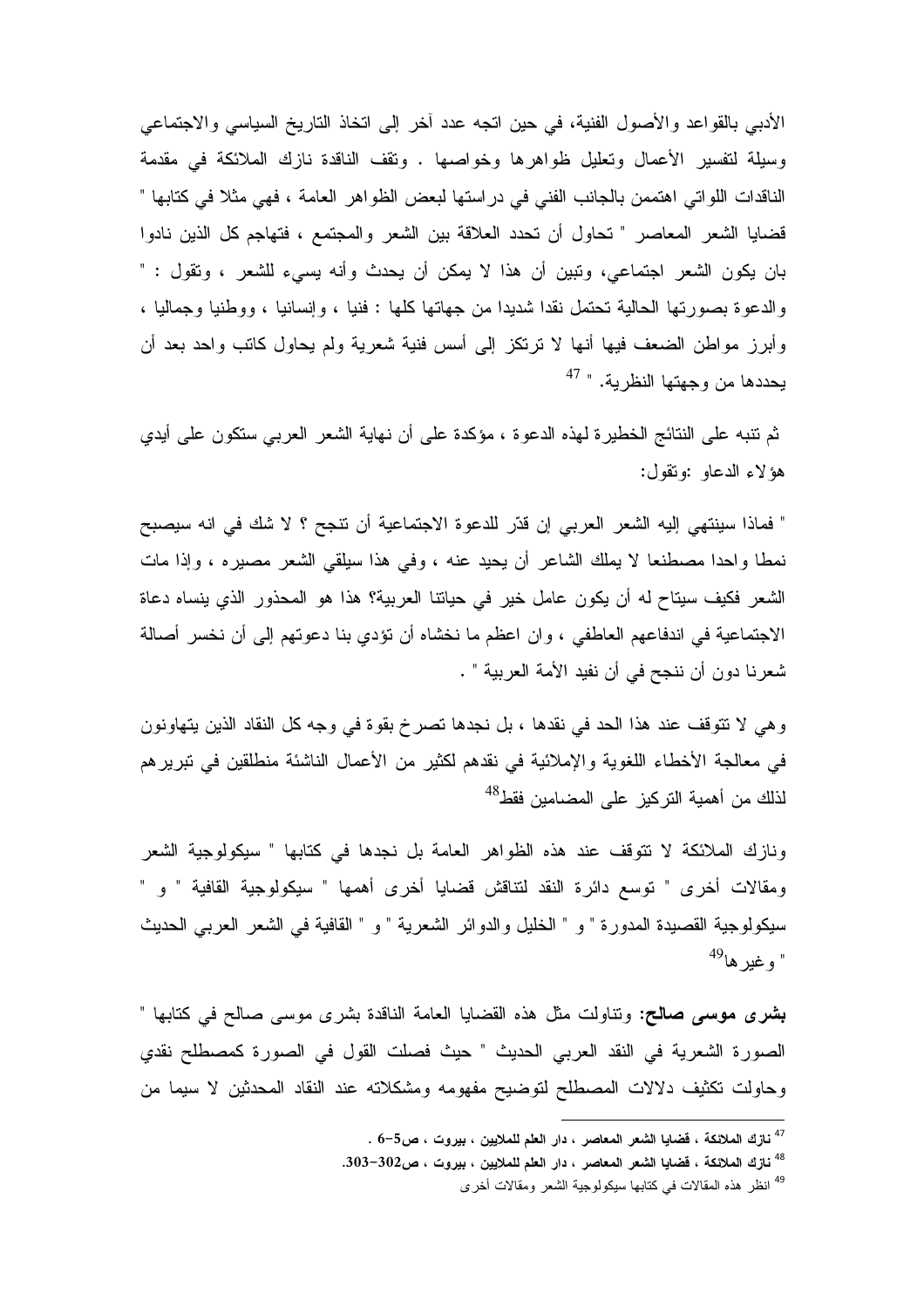عني منهم بالصورة مؤكدة على الطبيعة المراوغة لهذا المصطلح وتعذر الإلمام بماهيته في تعريفه مما يعني حالة عدم الاستقرار والثبوت في تحديده . كما وقفت على مصادر الصورة الشعرية والعوامل المؤثرة في نشكيلها وفصلت القول في أبرز مصادرها ثم وقفت عند عناصرها ووسائل نشكيلها ثم أساليب بنائها . ولعل أهم ما يميز هذه الدراسة اطلاع الكاتبة على معظم الدر اسات النقدية الحديثة و استفادتها منها ثم محاولتها الربط بين اكثر من موقف من اجل الوصول إلى نتائج مميزة ، وهي بحق تعد من الدراسات المهمة في إثراء نقدنا المعاصر ، ويبدو الاتجاه الفني الناضج فيها واضحا<sup>50</sup>

**سلمي الخضراء الجيوسي:** وتشكل دراسة الناقدة سلمي الخضراء الجيوسي تحت عنوان " بنية القصيدة العربية عبر القرون – المقاومة والتجريب" بعدا نقديا بارزا ضمن هذا الاتجاه حيث حاولت من خلالها الدفاع عن بنية القصيدة العربية رغم كل محاولات الهجوم عليها والتغيير فيها في الوزن والقافية ، وهي نرى أن كل الثائرين على هذه القصيدة لا يعرفون عنها شيئا وأن القصيدة العربية لم تعط أسرار ها قط لأولئك الذين قاربوها بسذاجة نقدية أو سوء ظن<sup>51</sup>

فاطمة الزهراء أزرويل الموسومة: أما دراسة الناقدة فاطمة الزهراء أزرويل الموسومة ب" المجتمع العربي القديم والإبداع النسائي " فتجيب عن كثير من الأسئلة المهمة وهي : كيف اقتحمت المرأة مجال الإبداع في مجتمع أبوي تسيطر عليه قيم الذكورة ؟ كيف تقبل المجتمع مساهمتها ؟ ولماذا تباينت مواقف الوسط العربـي تجاه المرأة التـي أنتجت الشعر والمرأة التـي احتر فت الغناء ؟

ولعل الجرأة قد ظهرت عند الناقدة في محاولتها لتفسير غزارة شعر الرثاء عند النساء حين جعلته مظهرا من مظاهر تبعية المرأة للرجل. وهي تجتهد كذلك في تفسير ظاهرة الغزل في كل القصائد القديمة ونقول : " ومن ندقيق أشعار المعلقات أو غيرها نجد أن الشعر الغزلمي تعبير عن الحب من طرف واحد هو الرجل ، أما المرأة الملهمة لهذا الشعر فإن حضورها لا يتعدى مجال الخيال  $52(94)$ "

**ديزيرة سقال:** وتفرد الناقدة ديزيرة سقال أكثر من دراسة في هذا المجال هي :–

- حركة الحداثة طروحها وإنجازاتها -
- الأرض الخراب الشعر العربي الحديث .

<sup>&</sup>lt;sup>50</sup> انظر : بشرى موسى صالح ، الصورة الشعرية في النقد العربي الحديث <sup>51</sup> انظر سلمى الخضراء الجيوسي ، بنية القصيدة العربية عبر القرون : المقاومة والتجريب – المؤثرات الأجنبية في الشعر العربي المعاصر – الحلقة النقدية في مهرجان جرش الثالث عشر ، ط1 ، المؤسسة العربية للدراسات والنشر ، 1995 <sup>52</sup> فاطمة المرنيسي وأخرون ، صور نسائية ، ط1 ، 1996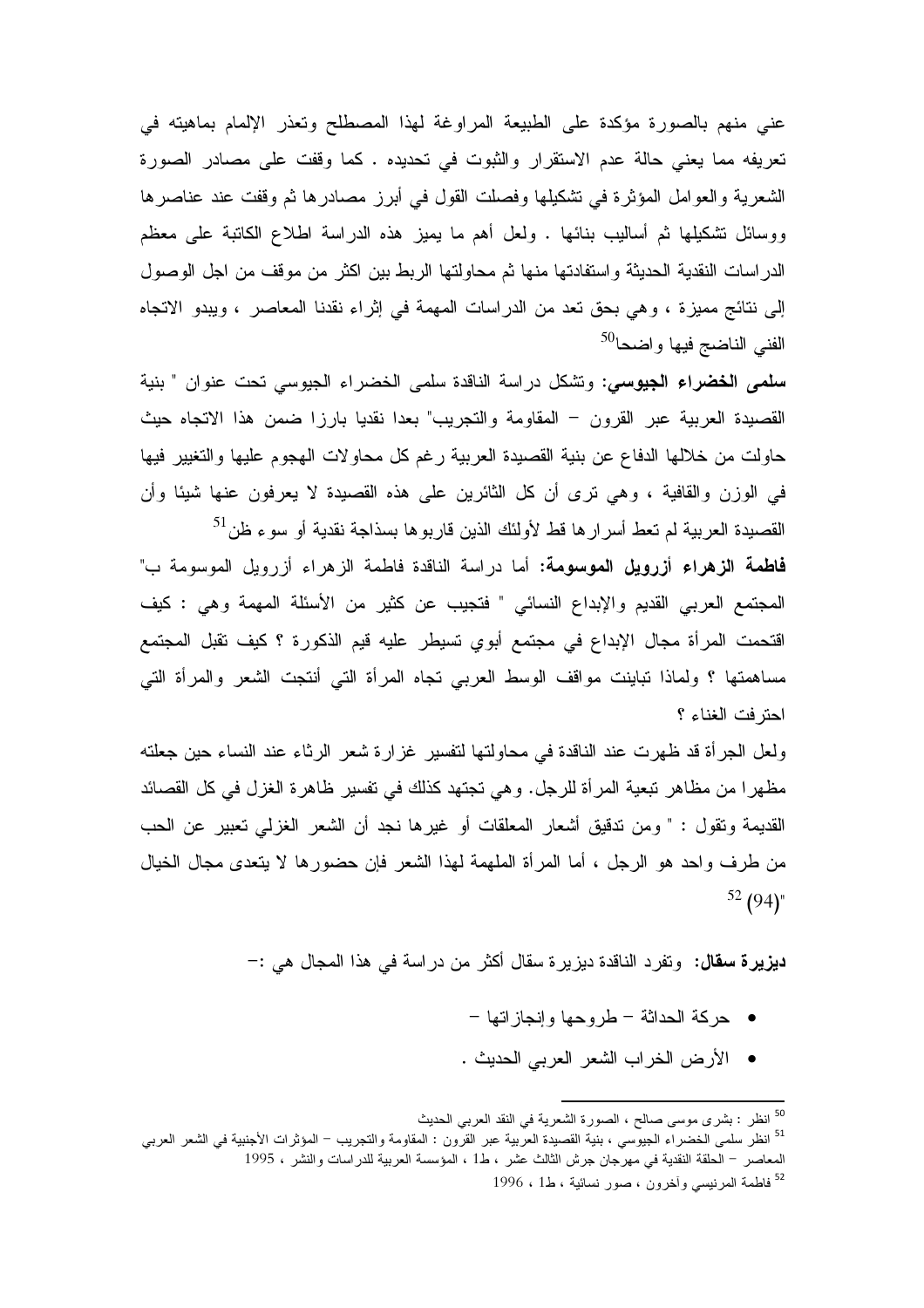- الكتابة والخلق الفني .
	- بحوث إسلامية .
- من الصورة إلى الفضاء الشعري .

ولعل دراستها " من الصورة إلى الفضاء الشعري " تشكل أثرًا واضحا وناضجا في مجال الإبداع النقدي القائم على التجديد والابتكار ، فهي تحاول من خلال هذه الدراسة الغوص إلى جوهر الموضوع وتسجيل كل جديد في دراسة الصورة وقد اعتمدت في هذه الدراسة على الجانب التطبيقي للنصوص فدرست الصورة والفضاء الشعريين ومدى ذاكرة الكلمات التي منها يتشكل المعجم المختص بالنص والتي تحدد طبيعة استخدامها شعرية النص أو نثريته ، ثم قامت بتجميع عناصر " الدليل " ودرست طريقة تشكلها وتمحورها وإمكانية تشكيل النص المفتوح<sup>53</sup>.

خالدة سعيد: الناقدة خالدة سعيد بصمة واضحة في هذا الجانب من الدراسات العامة بدراستها " الملامح الفكرية للحداثة " التي تحاول من خلالها الوقوف على أبرز ملامح الحداثة حين تقول:" إن الحداثة تحول معرفي سمته الأولى الانتقال من المشابهة السكونية إلى الاختلاف والتحول أو الجدل ، أي من النكر ار إلى النوليد والنجاوز ، وهذا يجعل الحداثة حالة عقلية قبل كل شيء ، أي وضعية فكرية ومسارا ، فالحداثة ليست إنجازا محددا يمكن تقليده أو استبداده أو حتى تصديره ، إنها نقيض كل نقليد أو محاكاة أو استلهام لمثال وهي كذلك لأنها نقدية تحديا " .

وغير هذه الدراسة فإن دراستها للمسرح اللبناني تحت عنوان " المسرح اللبناني مصطلحا وصـاحب مشروع" <sup>54</sup> تكاد تكون رائدة وتجديدية في هذا المجال ، وغيرها أيضـا فإن دراستها "الحداثة المسرحية ومسيرة البحث عن الذات " دراسة في مسر ح"فرقة الحكواتي " تتبئ عن اهتمام واضح بالأعمال المسرحية ، فقد أقدمت خالدة سعيد على نقد مسرحية " أيام الخيام " مؤكدة على المستوى الرفيع الذي حظيت به والأسلوب الفني الرائع الذي تميزت به حيث تقول :

" هذه المسرحية التي تبدو محافظة لأنها تقد م الراهن المتحقق لا المحتمل على انه الصورة الكاملة ونوهم بالواقعية التي نتقل الواقع في جزئياته ، إنما هي قراءة كاشفة نرسم الخط الواصل بين الظاهر والأعماق ، بين ظاهر مبعثر وباطن يتوحد فيه الحب والموت والحياة" <sup>55</sup>

<sup>&</sup>lt;sup>53</sup> ) ديزيرة سقال ، من الصورة إلى الفضاء الشعري ، ط1 ، دار الفكر اللبناني ، بيروت ، 1993.

<sup>&</sup>lt;sup>54</sup> ) خالدة سعيد ، الملامح الفكرية للحداثة ، فصول ، مجلد4 ، عدد3 ، 1984 ص32

<sup>&</sup>lt;sup>55</sup> خالدة سعيد ، الحداثة المسرحية ومسيرة البحث عن الذات – در اسة في مسرح فرقة الحكواتي ، فصول ، مجلد4 عدد4 ، 1984  $.121<sub>o</sub>$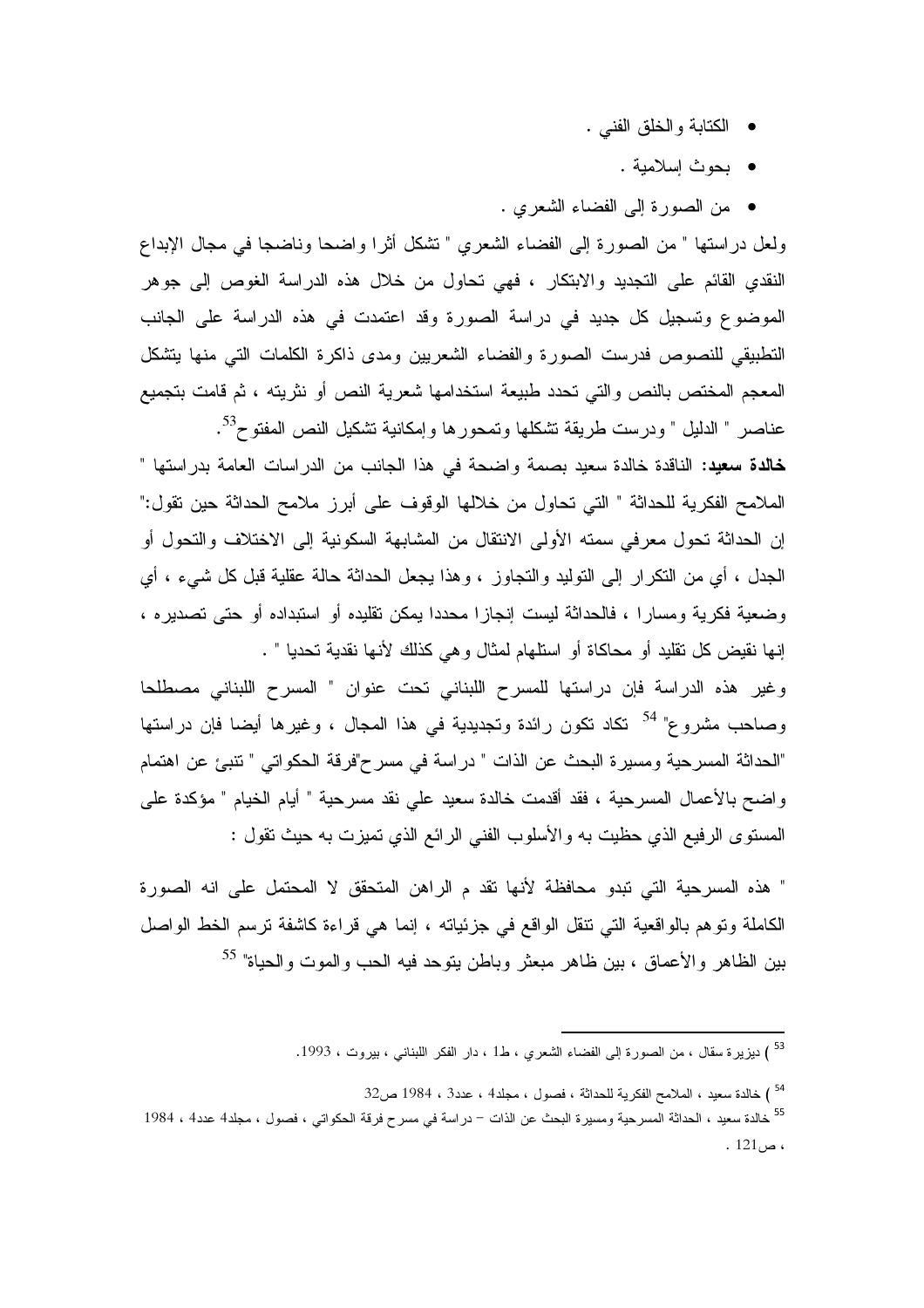ولا بد من الإشارة أيضا إلى عدد من الدراسات المميزة التي عالجت عددا من الظواهر العامة بأسلوب نقدي ناضج يرتكز على المعالجة الفنية الـهادفة ويراوح في طرحه بين طرافة الشكل و المضمون و أهمها :

- 1. أسطورة الموت والانبعاث في الشعر العربي الحديث وأدبنا الحديث بين الرؤيا والتعبير للناقدة ريتا عوض .
- 2. المرأة العربية والابداع يمنى العيد (يمنى العيد ، المرأة العربية والإبداع ، الأداب ، عدد4–6 ، سنة39 ، 1991 ، ص24–27 .)
- . تغيير المشهد من القراءة إلى الصياغة <sup>ــ</sup>يمنى العيد (يمنى العيد تغيير المشهد من القراءة  $(0.11 - 9)$ إلى الصياغة ، الآداب ، عدد7–9 ، سنة33 ، 1985 ، ص
- 4. الكتابة الشعرية والنراث مكانية القصيدتين القديمة والحديثة –ريتا عوض (ريتا عوض ، الكتابة الشعرية والنراث – مكانة القصيدنين القديمة والحديثة ، الأداب ، عدد7–9 ، سنة39 1991 ، ص2–13)
- 5. تعدد التصويت في الموسيقى –عواطف عبد الكريم () عواطف عبد الكريم ، تعدد التصويت في الموسيقى ، فصول ، مجلد5 ، عدد2 ، 1985)
- 6. الشعر والموت في زمن الاستلاب –اعتدال عثمان الشعر واللهوت في زمن الاستلاب ، فصول ، مجلد4 ، عدد1 ، 1983)
- 7. النقد المسرحي والعلوم الإنسانية سامية أحمد أسعد (سامية أحمد أسعد ، النقد المسرحي والعلوم الإنسانية ، فصول ، مجلد4 ، عدد1 ، 1983)
- 8. نحو تنظير سيميو طبيقي لترجمة الإبداع الشعري فريال جبوري غزول <mark>(</mark>فريال جبوري غزول ، نحو تنظير سيميو طبيقي لترجمة الإبداع الشعري ، فصول ، مجلد10، عدد 1 ، 1991)
- . العملية الإبداعية من منظور نأويل<sub>ى</sub> سحر مشهور (سحر مشهور ، العملية الإبداعية  $($ ، 1991 ، مجلد10 ، حجلد 10 ، 1991 ، (، 1991 )
- 10.المفارقة نبيلة إبراهيم () نبيلة إبراهيم ، المفارقة ، فصول ، مجلد7 ، عدد3 ، 1987 ،  $(142-131)$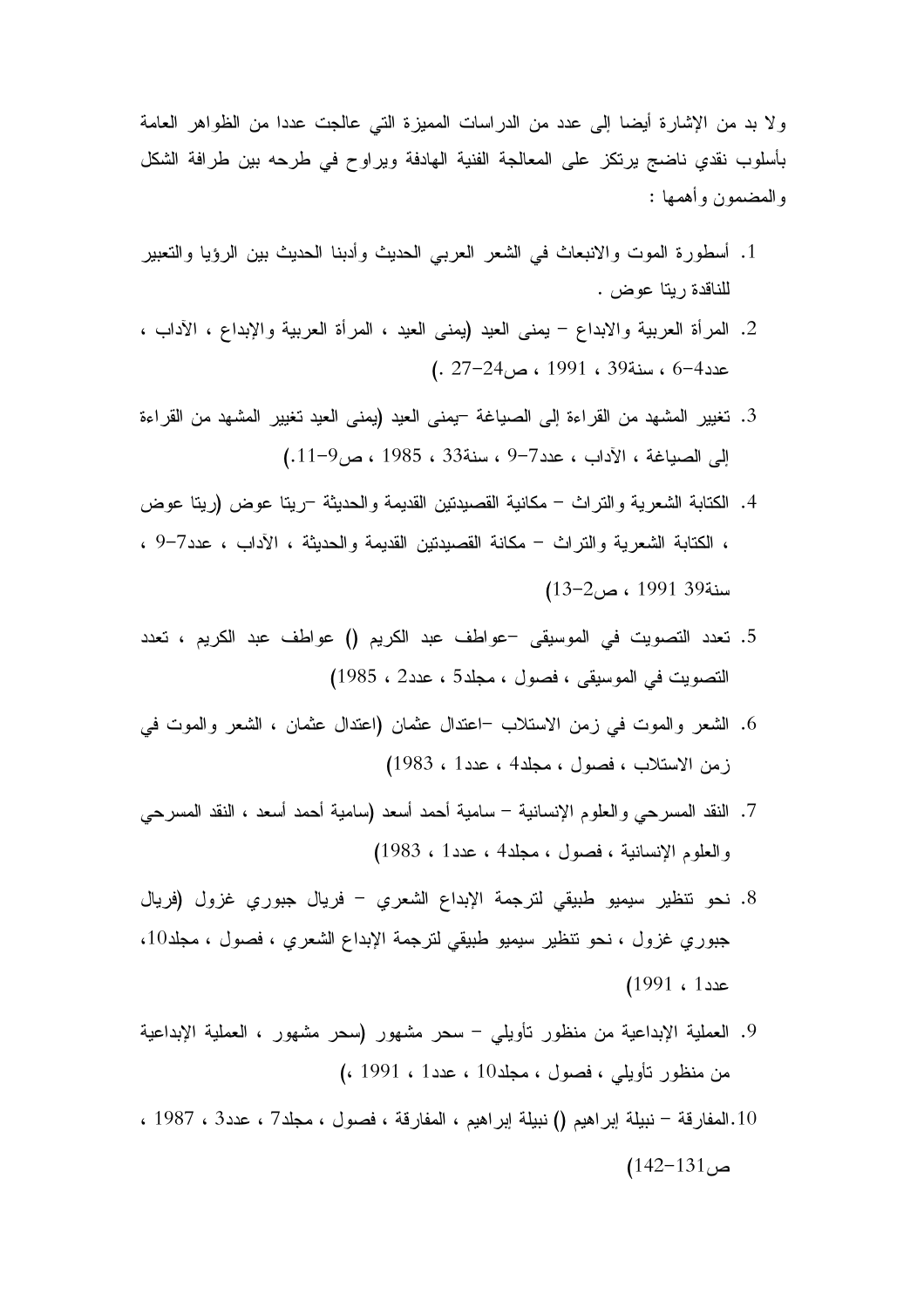- 11.لغة الضد الجميل في شعر الثمانينات النموذج الفلسطيني فريال جبوري غزول (فريال جبوري غزول ، لغة الضد الجميل في شعر الثمانينات – النموذج الفلسطيني ، فصول ، مجلد7 ، عدد1 1987)
- 12.قص الحداثة نبيلة إبراهيم (نبيلة إبراهيم ، قص الحداثة ، فصول ، مجلد6 ، عدد4 ،  $(1986)$
- 13.نقاط أولية حول الاغتراب القسري والرواية العربية فريدة النقاش ( فريدة النقاش ، نقاط أولية حول الاغتراب القسرى والرواية العربية ، الأداب ، عدد2–3 ، سنة28 ،  $(1980$
- 14.القصـة الفلسطينية الجديدة بين تيارين رندة حيدر ( رندة حيدر ، القصـة الفلسطينية الجديدة بين تيارين ، الآداب ، عدد10 ، سنة22 ، 1974)

أما الدراسات التي نناولت الظواهر العامة بمنهج ناريخي يعمد إلى ربط الظواهر الأدبية بالناريخ السياسي والاجتماعي فهي كثيرة ، ونكاد نكون في معظمها دراسات أكاديمية جامعية نخلو من الحداثة النقدية القائمة على تجاوز البديهيات والغوص إلى جوهر الموضوع وكثيرا ما كانت هذه الدراسات تعتمد على الاستقراء الناقص وإصدار الأحكام القاطعة واللجوء إلىي التعميمات ، وهي أحيانا تستفيد من المنهج الفني في تدعيم بعض الجوانب التاريخية .

ولعل من ابرز هذه الدراسات الدراسة الموسومة ب" القيم الروحية في الشعر العربي " للناقدة ثريا ملحس وهي تركز فيها على القيم الروحية في الشعر العربي قديمه وحديثه من حيث الجمال والكمال والفن والحب والسعادة والحرية والدين والوطنية وغيرها ، وقد وقفت فيها على عدد من الدو اوين الشعرية المشهورة ، لكنها اتكأت على مصادر أولية في در اسة الفكر المختلفة ولم تقف علمي المصـادر الرئيسة ، وكانت تكتفي بايراد المقطوعات الشعرية والتقديم لـها دون أن نلجأ إلـي النحليل الفني العميق لمها فمثلا نقول :

" كذلك يقف فوزي المعلوف حائرا متسائلا عن سر مجيئنا وعن سر وجودنا " <sup>56</sup>

وغيرها فإن من الدراسات التاريخية الأخرى "القصة والحكاية في الشعر العربي " للناقدة بشرى الخطيب وهي في هذه الدراسة تفرد قسما كبيرا للحديث عن تحديد مصطلح القصة والرواية

<sup>&</sup>lt;sup>56</sup> ثريا ملحس ، القيم الروحية فى الشعر العربى ، مكتبة المدرسة ودار الكتاب اللبنانـي ، بيروت ، ص277 .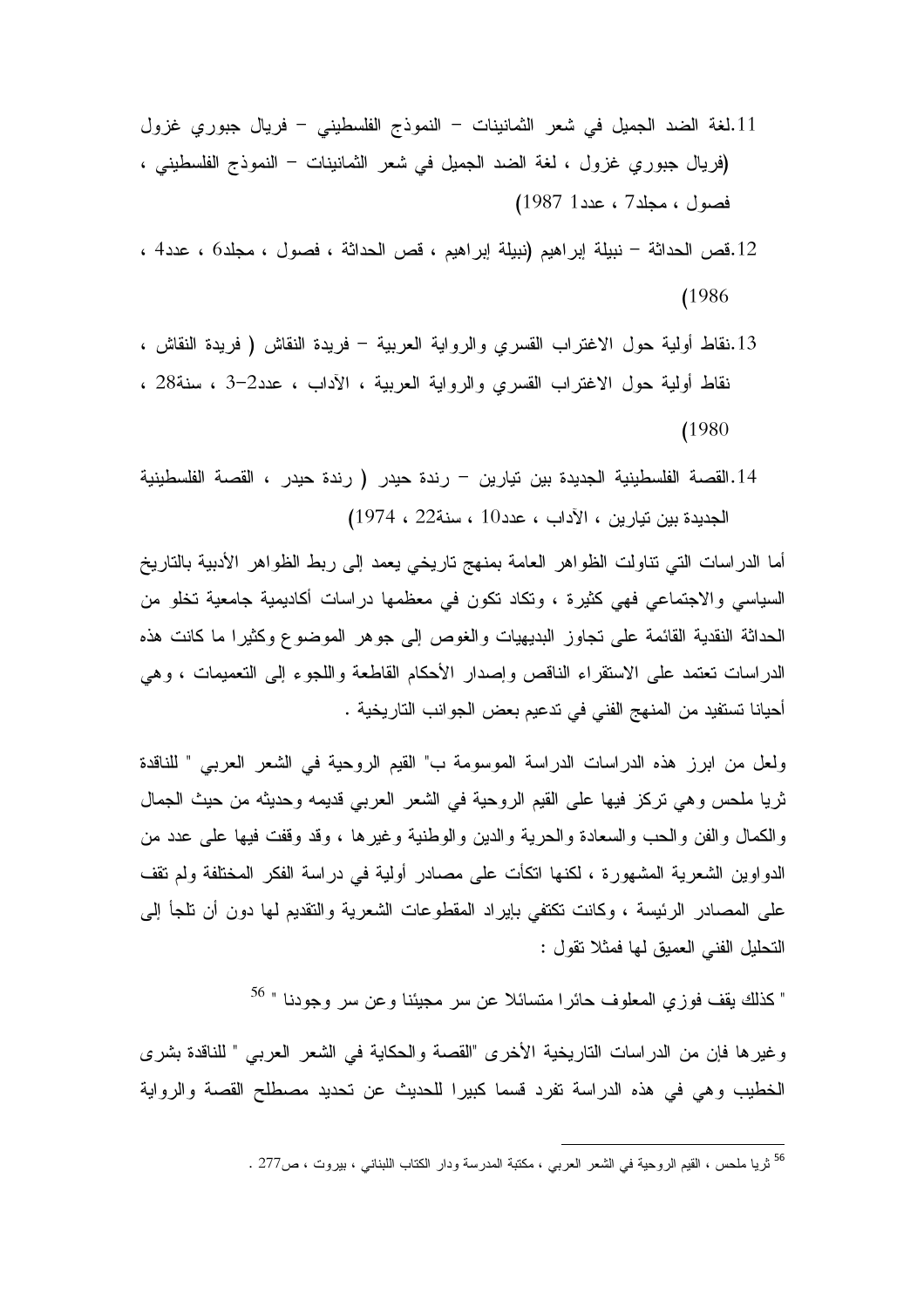والحكاية وبداية ظهورها في الشعر الجاهلي والإسلامي ، ثم نقف عند عدد من القصص الاجتماعية والعاطفية وقفة سطحية تعتمد فيها على إعادة تلخيص ما ورد في القصة دون أن  $^{57}$ يكون لشخصيتها دور في توضيح الأبعاد المختلفة داخل النص

أما دراسة هند حسين طه " الشعراء ونقد الشعر منذ الجاهلية حتى نهاية القرن الرابع المهجري " فقد حاولت الناقدة من خلالها أن نقدم صورة عن نقد الشعراء للشعر منذ العصر الجاهلي وحتى نهاية حياة الشريف الرضبي ، وعرضت فيه إلى ما نجمع لديها من أراء الشعراء في أشعار بعضهم مراعية في ذلك كله المنهج التاريخي ، ولم تقصر الرؤية عند من اشتهر من هؤلاء النقاد ، بل تعرضت لكل من وجدت عنده نشاطًا في هذا الميدان محاولة رصد الآراء النقدية التي كان لمها دور مهم في مبادئ النظرية النقدية عند العرب ، وكانت أحيانا تحاول أن تجتهد في تعليل بعض الظواهر الفنية كأن نقول : – " وذوق الفرزدق النقدى هو الذي جعله يرفض الألفاظ الغربية وبنكر ها <sup>58</sup>".

وقد ظهرت دراسات أخرى منها " وقفة مع الشعر والشعراء" للناقدة جليلة رضا وقد مالت فيها إلى الوقوف عند بعض المقطوعات الأدبية لعدد من الأدباء وكانت تعرضها وتشرحها بطريقة أولية سطحية ثم تنطلق لتعطي حكما عليها كثيرا ما كان يتكئ على المجاملة والمبالغة وإظهار العاطفة<sup>59</sup>

ومن أبرز الأدباء الذين وقفت عليهم الناقدة في هذه الدراسة : أحمد هيكل ، عوض الوكيل ، يوسف عز الدين ، فتحي سعيد ، مختار الوكيل ، طاهر زمخشري ، عبده بدوي ، محمد عبد المنعم خفاجي ، فؤاد الخطيب ، عبد العزيز شرف وغيرهم .

ثم دراسة فاطمة محجوب " قضية الزمن في الشعر العربي" وهي دراسة جمعية تاريخية وقفت فيها الناقدة على مرحلة الشباب ومدح الشباب وذمه ثم حلول الشيب وسوء منظره وقد أفردت بابا صغيرا للحديث عن موقف البحتري من الشيب ومقارنته بما ورد عن الشعراء<sup>60</sup>

#### الخلاصة

فإن در اسة متأنية لكل ما ذكر في هذا البحث تبين لنا ما يلي :

<sup>&</sup>lt;sup>57</sup> انظر بشرى الخطيب ، القصة والحكاية في الشعر العربي ، ط1 ، دار الشؤون الثقافية والعامة ، بغداد، 1990 <sup>58</sup> هند طه حسين ، الشعراء ونقد الشعر ، ط1 ، بغداد ، 1986 ، ص56 .

<sup>&</sup>lt;sup>59</sup> جليلة رضا ، وقفة مع الشعر والشعراء ، ج2 ، الهيئة المصرية العامة للكتاب ، 1989

<sup>&</sup>lt;sup>60</sup> انظر : فاطمة محجوب ، قضية الزمن في الشعر العربـي ، دار المعارف ، القاهرة .